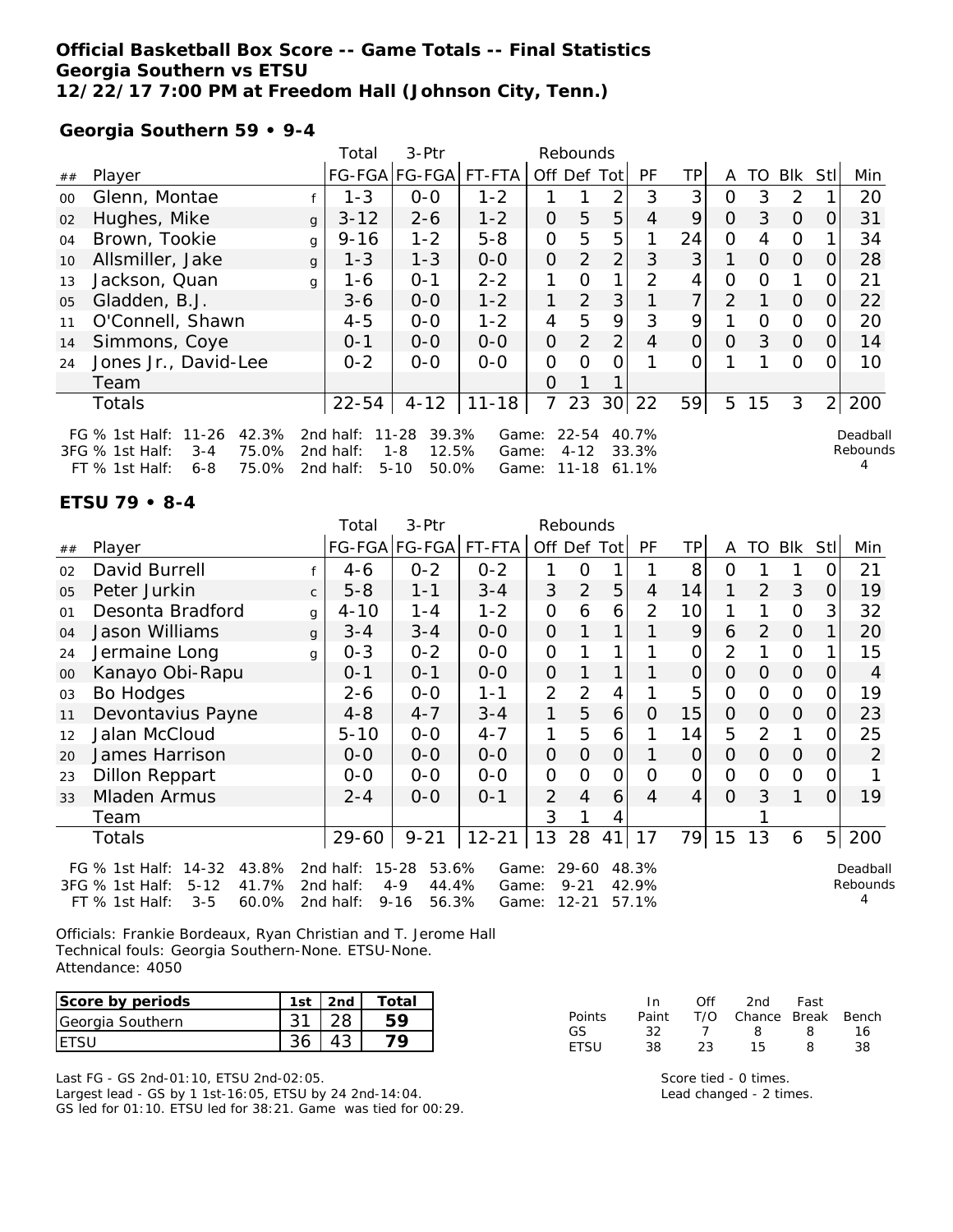#### **Georgia Southern vs ETSU 12/22/17 7:00 PM at Freedom Hall (Johnson City, Tenn.) 1st PERIOD Play-by-Play (Page 1)**

| TURNOVR by Glenn, Montae<br>SUB IN: Kanayo Obi-Rapu<br>19:47<br>13:17<br>13:17<br>19:31<br>$3-0$<br>GOOD! 3 PTR by Peter Jurkin<br>SUB OUT: Desonta Bradford<br>H <sub>3</sub><br>19:31<br>12:53<br>ASSIST by Jason Williams<br>TURNOVR by Glenn, Montae<br>19:13<br>12:53<br>FOUL by Glenn, Montae (P1T1)<br>SUB IN: Hughes, Mike<br>12:53<br>19:13<br>TURNOVR by Glenn, Montae<br>SUB OUT: Brown, Tookie<br>19:13<br>SUB IN: Simmons, Coye<br>12:53<br>SUB IN : Peter Jurkin<br>19:13<br>SUB OUT: Glenn, Montae<br>12:53<br>SUB OUT: Mladen Armus<br>19:03<br>12:38<br>MISSED 3 PTR by David Burrell<br>MISSED JUMPER by Bo Hodges<br>19:03<br>12:38<br>REBOUND (DEF) by O'Connell, Shawn<br>REBOUND (DEF) by Hughes, Mike<br>12:29<br>18:52<br>MISSED JUMPER by Hughes, Mike<br>MISSED LAYUP by Jones Jr., David-Lee<br>18:52<br><b>BLOCK by Peter Jurkin</b><br>12:29<br>BLOCK by Jalan McCloud<br>18:51<br>12:26<br>REBOUND (DEF) by Desonta Bradford<br>REBOUND (DEF) by Jalan McCloud<br>18:44<br>MISSED 3 PTR by Desonta Bradford<br>12:24<br>MISSED LAYUP by Jalan McCloud<br>REBOUND (OFF) by David Burrell<br>12:24<br>REBOUND (OFF) by Bo Hodges<br>18:44<br>18:25<br>12:22<br>$12-9$<br>H <sub>3</sub><br>MISSED LAYUP by Peter Jurkin<br>GOOD! LAYUP by Bo Hodges [PNT]<br>18:25<br>12:22<br>FOUL by O'Connell, Shawn (P1T5)<br>REBOUND (DEF) by Simmons, Coye<br>18:04<br>12:22<br>H 4<br>GOOD! FT SHOT by Bo Hodges<br>MISSED JUMPER by Jackson, Quan<br>$13-9$<br>18:04<br><b>BLOCK by David Burrell</b><br>12:22<br>SUB IN: Jackson, Quan<br>18:03<br>12:22<br>REBOUND (DEF) by Desonta Bradford<br>SUB OUT: Gladden, B.J.<br>12:22<br>17:57<br>MISSED 3 PTR by Jermaine Long<br>SUB IN: David Burrell<br>17:57<br>12:22<br>REBOUND (DEF) by Allsmiller, Jake<br>SUB OUT: Bo Hodges<br>17:55<br>FOUL by David Burrell (P1T1)<br>12:09<br>MISSED JUMPER by Hughes, Mike<br>$3-2$<br>17:43<br>H1<br>GOOD! LAYUP by Brown, Tookie [PNT]<br>12:09<br>REBOUND (DEF) by Peter Jurkin<br>17:43<br>11:50<br>ASSIST by Allsmiller, Jake<br>MISSED 3 PTR by Devontavius Payne<br>17:21<br>$6 - 2$<br>GOOD! 3 PTR by Jason Williams<br>11:50<br>H 4<br>REBOUND (DEF) by O'Connell, Shawn<br>17:21<br><b>ASSIST by Desonta Bradford</b><br>11:41<br>$13-12$<br>H <sub>1</sub><br>GOOD! 3 PTR by Hughes, Mike<br>17:00<br>$6-5$<br>H <sub>1</sub><br>GOOD! 3 PTR by Brown, Tookie<br>11:41<br>ASSIST by Jones Jr., David-Lee<br>H4<br>GOOD! 3 PTR by Devontavius Payne<br>16:43<br>FOUL by Jackson, Quan (P1T2)<br>11:20<br>$16-12$<br>16:43<br>FOUL by Peter Jurkin (P1T2)<br>11:20<br>ASSIST by Jalan McCloud<br>16:43<br>TURNOVR by Peter Jurkin<br>10:54<br>MISSED JUMPER by Jackson, Quan<br>16:43<br>SUB IN: Gladden, B.J.<br>10:54<br>REBOUND (OFF) by Glenn, Montae<br>10:39<br>16:43<br>SUB OUT: Jackson, Quan<br>MISSED LAYUP by Glenn, Montae<br>16:43<br>10:39<br>SUB IN: Devontavius Payne<br><b>BLOCK by Peter Jurkin</b><br>16:43<br>SUB IN: Jalan McCloud<br>10:38<br>REBOUND (DEF) by Jalan McCloud<br>16:43<br>10:37<br>TURNOVR by Jalan McCloud<br>SUB OUT: Jermaine Long<br>16:43<br>10:37<br>SUB IN : Brown, Tookie<br>SUB OUT: Jason Williams<br>16:28<br>10:37<br>TURNOVR by Gladden, B.J.<br>SUB IN: Allsmiller, Jake<br>16:28<br>10:37<br>SUB IN: Mladen Armus<br>SUB OUT: Jones Jr., David-Lee<br>16:28<br>SUB OUT: Peter Jurkin<br>10:37<br>SUB OUT: O'Connell, Shawn<br>16:09<br>10:37<br><b>TURNOVR by Desonta Bradford</b><br>SUB IN: Jason Williams<br>16:09<br>10:37<br>SUB OUT: Jalan McCloud<br>STEAL by Brown, Tookie<br>16:05<br>$6 - 7$<br>V <sub>1</sub><br>GOOD! LAYUP by Brown, Tookie [FB/PNT]<br>10:23<br>H <sub>2</sub><br>16-14<br>GOOD! JUMPER by Jackson, Quan<br>15:53<br>MISSED JUMPER by Jalan McCloud<br>09:57<br>MISSED LAYUP by Peter Jurkin<br>15:53<br>09:57<br>REBOUND (DEF) by Hughes, Mike<br><b>BLOCK by Glenn, Montae</b><br>15:42<br>09:52<br>REBOUND (OFF) by Peter Jurkin<br>MISSED JUMPER by Simmons, Coye<br>15:42<br>REBOUND (DEF) by Devontavius Payne<br>09:49<br>18-14<br>H4 GOOD! LAYUP by Peter Jurkin [PNT]<br>FOUL by Gladden, B.J. (P1T3)<br>MISSED LAYUP by Glenn, Montae<br>15:40<br>09:36<br>15:40<br><b>TIMEOUT MEDIA</b><br>09:36<br>REBOUND (DEF) by Jason Williams<br>15:40<br>09:29<br>MISSED 3 PTR by Kanayo Obi-Rapu<br>SUB IN: Jones Jr., David-Lee<br>15:40<br>SUB IN: O'Connell, Shawn<br>09:29<br>REBOUND (DEF) by Hughes, Mike<br>15:40<br>09:19<br>MISSED JUMPER by Brown, Tookie<br>SUB OUT: Hughes, Mike<br>15:40<br>SUB OUT: Allsmiller, Jake<br>09:19<br>REBOUND (DEF) by Kanayo Obi-Rapu<br>15:40<br>SUB IN: Bo Hodges<br>09:00<br>$21 - 14$<br>H 7<br>GOOD! 3 PTR by Jason Williams<br>15:40<br><b>SUB OUT: David Burrell</b><br>09:00<br><b>ASSIST by Peter Jurkin</b><br>MISSED JUMPER by Desonta Bradford<br>08:36<br>FOUL by Kanayo Obi-Rapu (P1T4)<br>15:17<br>15:17<br>REBOUND (DEF) by (TEAM)<br>08:36<br>MISSED FT SHOT by Glenn, Montae<br>15:02<br>TURNOVR by Brown, Tookie<br>08:36<br>REBOUND (OFF) by (DEADBALL)<br>15:00<br>STEAL by Desonta Bradford<br>08:36<br>$21 - 15$<br>H <sub>6</sub><br>GOOD! FT SHOT by Glenn, Montae<br>SUB IN: Gladden, B.J.<br>14:58<br>MISSED LAYUP by Desonta Bradford<br>08:36<br>14:58<br>REBOUND (OFF) by Jalan McCloud<br>08:36<br>SUB IN: Simmons, Coye<br>14:55<br>$8-7$<br>H 1<br>GOOD! LAYUP by Jalan McCloud [PNT]<br>08:36<br>SUB OUT: Glenn, Montae<br>14:39<br>08:36<br>SUB OUT: Hughes, Mike<br>FOUL by Simmons, Coye (P1T4)<br>14:39<br>TURNOVR by Simmons, Coye<br>08:36<br>SUB IN: Desonta Bradford<br>14:39<br>SUB IN: Glenn, Montae<br>08:36<br>SUB IN: Bo Hodges<br>14:39<br>SUB OUT: Simmons, Coye<br>08:36<br>SUB IN : Mladen Armus<br>08:36<br>14:21<br>$10-7$<br>H <sub>3</sub><br>GOOD! JUMPER by Jalan McCloud [PNT]<br>SUB IN : Jermaine Long<br>14:02<br>08:36<br>SUB OUT: David Burrell<br>FOUL by Bo Hodges (P1T3)<br>GOOD! LAYUP by Gladden, B.J. [PNT]<br>13:44<br>08:36<br>SUB OUT: Kanayo Obi-Rapu<br>$10-9$<br>H 1<br>13:17<br>08:36<br><b>TURNOVR by Mladen Armus</b><br>SUB OUT: Devontavius Payne<br>08:36<br>SUB OUT: Peter Jurkin<br>08:12<br>FOUL by Brown, Tookie (P1T6) | Time | Score | Margin HOME/VISITOR | Time | Score | Margin HOME/VISITOR |
|--------------------------------------------------------------------------------------------------------------------------------------------------------------------------------------------------------------------------------------------------------------------------------------------------------------------------------------------------------------------------------------------------------------------------------------------------------------------------------------------------------------------------------------------------------------------------------------------------------------------------------------------------------------------------------------------------------------------------------------------------------------------------------------------------------------------------------------------------------------------------------------------------------------------------------------------------------------------------------------------------------------------------------------------------------------------------------------------------------------------------------------------------------------------------------------------------------------------------------------------------------------------------------------------------------------------------------------------------------------------------------------------------------------------------------------------------------------------------------------------------------------------------------------------------------------------------------------------------------------------------------------------------------------------------------------------------------------------------------------------------------------------------------------------------------------------------------------------------------------------------------------------------------------------------------------------------------------------------------------------------------------------------------------------------------------------------------------------------------------------------------------------------------------------------------------------------------------------------------------------------------------------------------------------------------------------------------------------------------------------------------------------------------------------------------------------------------------------------------------------------------------------------------------------------------------------------------------------------------------------------------------------------------------------------------------------------------------------------------------------------------------------------------------------------------------------------------------------------------------------------------------------------------------------------------------------------------------------------------------------------------------------------------------------------------------------------------------------------------------------------------------------------------------------------------------------------------------------------------------------------------------------------------------------------------------------------------------------------------------------------------------------------------------------------------------------------------------------------------------------------------------------------------------------------------------------------------------------------------------------------------------------------------------------------------------------------------------------------------------------------------------------------------------------------------------------------------------------------------------------------------------------------------------------------------------------------------------------------------------------------------------------------------------------------------------------------------------------------------------------------------------------------------------------------------------------------------------------------------------------------------------------------------------------------------------------------------------------------------------------------------------------------------------------------------------------------------------------------------------------------------------------------------------------------------------------------------------------------------------------------------------------------------------------------------------------------------------------------------------------------------------------------------------------------------------------------------------------------------------------------------------------------------------------------------------------------------------------------------------------------------------------------------------------------------------------------------------------------------------------------------------------------------------------------------------------------------------------------------------------------------------------------------------------------------------------------------------------------------------------------------------------------------------------------------------------------------------------------------------------------------------------------------------------------------------------------------------------------------------------------------------------------------------------------------------------------------------------------------------------------------------------------------------------------------------------------------------------------------------------------------------------------------------------------------------------------------------------------------------------------------------------------------------------------------------------------------------------------------------------------------------------------------------------|------|-------|---------------------|------|-------|---------------------|
|                                                                                                                                                                                                                                                                                                                                                                                                                                                                                                                                                                                                                                                                                                                                                                                                                                                                                                                                                                                                                                                                                                                                                                                                                                                                                                                                                                                                                                                                                                                                                                                                                                                                                                                                                                                                                                                                                                                                                                                                                                                                                                                                                                                                                                                                                                                                                                                                                                                                                                                                                                                                                                                                                                                                                                                                                                                                                                                                                                                                                                                                                                                                                                                                                                                                                                                                                                                                                                                                                                                                                                                                                                                                                                                                                                                                                                                                                                                                                                                                                                                                                                                                                                                                                                                                                                                                                                                                                                                                                                                                                                                                                                                                                                                                                                                                                                                                                                                                                                                                                                                                                                                                                                                                                                                                                                                                                                                                                                                                                                                                                                                                                                                                                                                                                                                                                                                                                                                                                                                                                                                                                                                                                                    |      |       |                     |      |       |                     |
|                                                                                                                                                                                                                                                                                                                                                                                                                                                                                                                                                                                                                                                                                                                                                                                                                                                                                                                                                                                                                                                                                                                                                                                                                                                                                                                                                                                                                                                                                                                                                                                                                                                                                                                                                                                                                                                                                                                                                                                                                                                                                                                                                                                                                                                                                                                                                                                                                                                                                                                                                                                                                                                                                                                                                                                                                                                                                                                                                                                                                                                                                                                                                                                                                                                                                                                                                                                                                                                                                                                                                                                                                                                                                                                                                                                                                                                                                                                                                                                                                                                                                                                                                                                                                                                                                                                                                                                                                                                                                                                                                                                                                                                                                                                                                                                                                                                                                                                                                                                                                                                                                                                                                                                                                                                                                                                                                                                                                                                                                                                                                                                                                                                                                                                                                                                                                                                                                                                                                                                                                                                                                                                                                                    |      |       |                     |      |       |                     |
|                                                                                                                                                                                                                                                                                                                                                                                                                                                                                                                                                                                                                                                                                                                                                                                                                                                                                                                                                                                                                                                                                                                                                                                                                                                                                                                                                                                                                                                                                                                                                                                                                                                                                                                                                                                                                                                                                                                                                                                                                                                                                                                                                                                                                                                                                                                                                                                                                                                                                                                                                                                                                                                                                                                                                                                                                                                                                                                                                                                                                                                                                                                                                                                                                                                                                                                                                                                                                                                                                                                                                                                                                                                                                                                                                                                                                                                                                                                                                                                                                                                                                                                                                                                                                                                                                                                                                                                                                                                                                                                                                                                                                                                                                                                                                                                                                                                                                                                                                                                                                                                                                                                                                                                                                                                                                                                                                                                                                                                                                                                                                                                                                                                                                                                                                                                                                                                                                                                                                                                                                                                                                                                                                                    |      |       |                     |      |       |                     |
|                                                                                                                                                                                                                                                                                                                                                                                                                                                                                                                                                                                                                                                                                                                                                                                                                                                                                                                                                                                                                                                                                                                                                                                                                                                                                                                                                                                                                                                                                                                                                                                                                                                                                                                                                                                                                                                                                                                                                                                                                                                                                                                                                                                                                                                                                                                                                                                                                                                                                                                                                                                                                                                                                                                                                                                                                                                                                                                                                                                                                                                                                                                                                                                                                                                                                                                                                                                                                                                                                                                                                                                                                                                                                                                                                                                                                                                                                                                                                                                                                                                                                                                                                                                                                                                                                                                                                                                                                                                                                                                                                                                                                                                                                                                                                                                                                                                                                                                                                                                                                                                                                                                                                                                                                                                                                                                                                                                                                                                                                                                                                                                                                                                                                                                                                                                                                                                                                                                                                                                                                                                                                                                                                                    |      |       |                     |      |       |                     |
|                                                                                                                                                                                                                                                                                                                                                                                                                                                                                                                                                                                                                                                                                                                                                                                                                                                                                                                                                                                                                                                                                                                                                                                                                                                                                                                                                                                                                                                                                                                                                                                                                                                                                                                                                                                                                                                                                                                                                                                                                                                                                                                                                                                                                                                                                                                                                                                                                                                                                                                                                                                                                                                                                                                                                                                                                                                                                                                                                                                                                                                                                                                                                                                                                                                                                                                                                                                                                                                                                                                                                                                                                                                                                                                                                                                                                                                                                                                                                                                                                                                                                                                                                                                                                                                                                                                                                                                                                                                                                                                                                                                                                                                                                                                                                                                                                                                                                                                                                                                                                                                                                                                                                                                                                                                                                                                                                                                                                                                                                                                                                                                                                                                                                                                                                                                                                                                                                                                                                                                                                                                                                                                                                                    |      |       |                     |      |       |                     |
|                                                                                                                                                                                                                                                                                                                                                                                                                                                                                                                                                                                                                                                                                                                                                                                                                                                                                                                                                                                                                                                                                                                                                                                                                                                                                                                                                                                                                                                                                                                                                                                                                                                                                                                                                                                                                                                                                                                                                                                                                                                                                                                                                                                                                                                                                                                                                                                                                                                                                                                                                                                                                                                                                                                                                                                                                                                                                                                                                                                                                                                                                                                                                                                                                                                                                                                                                                                                                                                                                                                                                                                                                                                                                                                                                                                                                                                                                                                                                                                                                                                                                                                                                                                                                                                                                                                                                                                                                                                                                                                                                                                                                                                                                                                                                                                                                                                                                                                                                                                                                                                                                                                                                                                                                                                                                                                                                                                                                                                                                                                                                                                                                                                                                                                                                                                                                                                                                                                                                                                                                                                                                                                                                                    |      |       |                     |      |       |                     |
|                                                                                                                                                                                                                                                                                                                                                                                                                                                                                                                                                                                                                                                                                                                                                                                                                                                                                                                                                                                                                                                                                                                                                                                                                                                                                                                                                                                                                                                                                                                                                                                                                                                                                                                                                                                                                                                                                                                                                                                                                                                                                                                                                                                                                                                                                                                                                                                                                                                                                                                                                                                                                                                                                                                                                                                                                                                                                                                                                                                                                                                                                                                                                                                                                                                                                                                                                                                                                                                                                                                                                                                                                                                                                                                                                                                                                                                                                                                                                                                                                                                                                                                                                                                                                                                                                                                                                                                                                                                                                                                                                                                                                                                                                                                                                                                                                                                                                                                                                                                                                                                                                                                                                                                                                                                                                                                                                                                                                                                                                                                                                                                                                                                                                                                                                                                                                                                                                                                                                                                                                                                                                                                                                                    |      |       |                     |      |       |                     |
|                                                                                                                                                                                                                                                                                                                                                                                                                                                                                                                                                                                                                                                                                                                                                                                                                                                                                                                                                                                                                                                                                                                                                                                                                                                                                                                                                                                                                                                                                                                                                                                                                                                                                                                                                                                                                                                                                                                                                                                                                                                                                                                                                                                                                                                                                                                                                                                                                                                                                                                                                                                                                                                                                                                                                                                                                                                                                                                                                                                                                                                                                                                                                                                                                                                                                                                                                                                                                                                                                                                                                                                                                                                                                                                                                                                                                                                                                                                                                                                                                                                                                                                                                                                                                                                                                                                                                                                                                                                                                                                                                                                                                                                                                                                                                                                                                                                                                                                                                                                                                                                                                                                                                                                                                                                                                                                                                                                                                                                                                                                                                                                                                                                                                                                                                                                                                                                                                                                                                                                                                                                                                                                                                                    |      |       |                     |      |       |                     |
|                                                                                                                                                                                                                                                                                                                                                                                                                                                                                                                                                                                                                                                                                                                                                                                                                                                                                                                                                                                                                                                                                                                                                                                                                                                                                                                                                                                                                                                                                                                                                                                                                                                                                                                                                                                                                                                                                                                                                                                                                                                                                                                                                                                                                                                                                                                                                                                                                                                                                                                                                                                                                                                                                                                                                                                                                                                                                                                                                                                                                                                                                                                                                                                                                                                                                                                                                                                                                                                                                                                                                                                                                                                                                                                                                                                                                                                                                                                                                                                                                                                                                                                                                                                                                                                                                                                                                                                                                                                                                                                                                                                                                                                                                                                                                                                                                                                                                                                                                                                                                                                                                                                                                                                                                                                                                                                                                                                                                                                                                                                                                                                                                                                                                                                                                                                                                                                                                                                                                                                                                                                                                                                                                                    |      |       |                     |      |       |                     |
|                                                                                                                                                                                                                                                                                                                                                                                                                                                                                                                                                                                                                                                                                                                                                                                                                                                                                                                                                                                                                                                                                                                                                                                                                                                                                                                                                                                                                                                                                                                                                                                                                                                                                                                                                                                                                                                                                                                                                                                                                                                                                                                                                                                                                                                                                                                                                                                                                                                                                                                                                                                                                                                                                                                                                                                                                                                                                                                                                                                                                                                                                                                                                                                                                                                                                                                                                                                                                                                                                                                                                                                                                                                                                                                                                                                                                                                                                                                                                                                                                                                                                                                                                                                                                                                                                                                                                                                                                                                                                                                                                                                                                                                                                                                                                                                                                                                                                                                                                                                                                                                                                                                                                                                                                                                                                                                                                                                                                                                                                                                                                                                                                                                                                                                                                                                                                                                                                                                                                                                                                                                                                                                                                                    |      |       |                     |      |       |                     |
|                                                                                                                                                                                                                                                                                                                                                                                                                                                                                                                                                                                                                                                                                                                                                                                                                                                                                                                                                                                                                                                                                                                                                                                                                                                                                                                                                                                                                                                                                                                                                                                                                                                                                                                                                                                                                                                                                                                                                                                                                                                                                                                                                                                                                                                                                                                                                                                                                                                                                                                                                                                                                                                                                                                                                                                                                                                                                                                                                                                                                                                                                                                                                                                                                                                                                                                                                                                                                                                                                                                                                                                                                                                                                                                                                                                                                                                                                                                                                                                                                                                                                                                                                                                                                                                                                                                                                                                                                                                                                                                                                                                                                                                                                                                                                                                                                                                                                                                                                                                                                                                                                                                                                                                                                                                                                                                                                                                                                                                                                                                                                                                                                                                                                                                                                                                                                                                                                                                                                                                                                                                                                                                                                                    |      |       |                     |      |       |                     |
|                                                                                                                                                                                                                                                                                                                                                                                                                                                                                                                                                                                                                                                                                                                                                                                                                                                                                                                                                                                                                                                                                                                                                                                                                                                                                                                                                                                                                                                                                                                                                                                                                                                                                                                                                                                                                                                                                                                                                                                                                                                                                                                                                                                                                                                                                                                                                                                                                                                                                                                                                                                                                                                                                                                                                                                                                                                                                                                                                                                                                                                                                                                                                                                                                                                                                                                                                                                                                                                                                                                                                                                                                                                                                                                                                                                                                                                                                                                                                                                                                                                                                                                                                                                                                                                                                                                                                                                                                                                                                                                                                                                                                                                                                                                                                                                                                                                                                                                                                                                                                                                                                                                                                                                                                                                                                                                                                                                                                                                                                                                                                                                                                                                                                                                                                                                                                                                                                                                                                                                                                                                                                                                                                                    |      |       |                     |      |       |                     |
|                                                                                                                                                                                                                                                                                                                                                                                                                                                                                                                                                                                                                                                                                                                                                                                                                                                                                                                                                                                                                                                                                                                                                                                                                                                                                                                                                                                                                                                                                                                                                                                                                                                                                                                                                                                                                                                                                                                                                                                                                                                                                                                                                                                                                                                                                                                                                                                                                                                                                                                                                                                                                                                                                                                                                                                                                                                                                                                                                                                                                                                                                                                                                                                                                                                                                                                                                                                                                                                                                                                                                                                                                                                                                                                                                                                                                                                                                                                                                                                                                                                                                                                                                                                                                                                                                                                                                                                                                                                                                                                                                                                                                                                                                                                                                                                                                                                                                                                                                                                                                                                                                                                                                                                                                                                                                                                                                                                                                                                                                                                                                                                                                                                                                                                                                                                                                                                                                                                                                                                                                                                                                                                                                                    |      |       |                     |      |       |                     |
|                                                                                                                                                                                                                                                                                                                                                                                                                                                                                                                                                                                                                                                                                                                                                                                                                                                                                                                                                                                                                                                                                                                                                                                                                                                                                                                                                                                                                                                                                                                                                                                                                                                                                                                                                                                                                                                                                                                                                                                                                                                                                                                                                                                                                                                                                                                                                                                                                                                                                                                                                                                                                                                                                                                                                                                                                                                                                                                                                                                                                                                                                                                                                                                                                                                                                                                                                                                                                                                                                                                                                                                                                                                                                                                                                                                                                                                                                                                                                                                                                                                                                                                                                                                                                                                                                                                                                                                                                                                                                                                                                                                                                                                                                                                                                                                                                                                                                                                                                                                                                                                                                                                                                                                                                                                                                                                                                                                                                                                                                                                                                                                                                                                                                                                                                                                                                                                                                                                                                                                                                                                                                                                                                                    |      |       |                     |      |       |                     |
|                                                                                                                                                                                                                                                                                                                                                                                                                                                                                                                                                                                                                                                                                                                                                                                                                                                                                                                                                                                                                                                                                                                                                                                                                                                                                                                                                                                                                                                                                                                                                                                                                                                                                                                                                                                                                                                                                                                                                                                                                                                                                                                                                                                                                                                                                                                                                                                                                                                                                                                                                                                                                                                                                                                                                                                                                                                                                                                                                                                                                                                                                                                                                                                                                                                                                                                                                                                                                                                                                                                                                                                                                                                                                                                                                                                                                                                                                                                                                                                                                                                                                                                                                                                                                                                                                                                                                                                                                                                                                                                                                                                                                                                                                                                                                                                                                                                                                                                                                                                                                                                                                                                                                                                                                                                                                                                                                                                                                                                                                                                                                                                                                                                                                                                                                                                                                                                                                                                                                                                                                                                                                                                                                                    |      |       |                     |      |       |                     |
|                                                                                                                                                                                                                                                                                                                                                                                                                                                                                                                                                                                                                                                                                                                                                                                                                                                                                                                                                                                                                                                                                                                                                                                                                                                                                                                                                                                                                                                                                                                                                                                                                                                                                                                                                                                                                                                                                                                                                                                                                                                                                                                                                                                                                                                                                                                                                                                                                                                                                                                                                                                                                                                                                                                                                                                                                                                                                                                                                                                                                                                                                                                                                                                                                                                                                                                                                                                                                                                                                                                                                                                                                                                                                                                                                                                                                                                                                                                                                                                                                                                                                                                                                                                                                                                                                                                                                                                                                                                                                                                                                                                                                                                                                                                                                                                                                                                                                                                                                                                                                                                                                                                                                                                                                                                                                                                                                                                                                                                                                                                                                                                                                                                                                                                                                                                                                                                                                                                                                                                                                                                                                                                                                                    |      |       |                     |      |       |                     |
|                                                                                                                                                                                                                                                                                                                                                                                                                                                                                                                                                                                                                                                                                                                                                                                                                                                                                                                                                                                                                                                                                                                                                                                                                                                                                                                                                                                                                                                                                                                                                                                                                                                                                                                                                                                                                                                                                                                                                                                                                                                                                                                                                                                                                                                                                                                                                                                                                                                                                                                                                                                                                                                                                                                                                                                                                                                                                                                                                                                                                                                                                                                                                                                                                                                                                                                                                                                                                                                                                                                                                                                                                                                                                                                                                                                                                                                                                                                                                                                                                                                                                                                                                                                                                                                                                                                                                                                                                                                                                                                                                                                                                                                                                                                                                                                                                                                                                                                                                                                                                                                                                                                                                                                                                                                                                                                                                                                                                                                                                                                                                                                                                                                                                                                                                                                                                                                                                                                                                                                                                                                                                                                                                                    |      |       |                     |      |       |                     |
|                                                                                                                                                                                                                                                                                                                                                                                                                                                                                                                                                                                                                                                                                                                                                                                                                                                                                                                                                                                                                                                                                                                                                                                                                                                                                                                                                                                                                                                                                                                                                                                                                                                                                                                                                                                                                                                                                                                                                                                                                                                                                                                                                                                                                                                                                                                                                                                                                                                                                                                                                                                                                                                                                                                                                                                                                                                                                                                                                                                                                                                                                                                                                                                                                                                                                                                                                                                                                                                                                                                                                                                                                                                                                                                                                                                                                                                                                                                                                                                                                                                                                                                                                                                                                                                                                                                                                                                                                                                                                                                                                                                                                                                                                                                                                                                                                                                                                                                                                                                                                                                                                                                                                                                                                                                                                                                                                                                                                                                                                                                                                                                                                                                                                                                                                                                                                                                                                                                                                                                                                                                                                                                                                                    |      |       |                     |      |       |                     |
|                                                                                                                                                                                                                                                                                                                                                                                                                                                                                                                                                                                                                                                                                                                                                                                                                                                                                                                                                                                                                                                                                                                                                                                                                                                                                                                                                                                                                                                                                                                                                                                                                                                                                                                                                                                                                                                                                                                                                                                                                                                                                                                                                                                                                                                                                                                                                                                                                                                                                                                                                                                                                                                                                                                                                                                                                                                                                                                                                                                                                                                                                                                                                                                                                                                                                                                                                                                                                                                                                                                                                                                                                                                                                                                                                                                                                                                                                                                                                                                                                                                                                                                                                                                                                                                                                                                                                                                                                                                                                                                                                                                                                                                                                                                                                                                                                                                                                                                                                                                                                                                                                                                                                                                                                                                                                                                                                                                                                                                                                                                                                                                                                                                                                                                                                                                                                                                                                                                                                                                                                                                                                                                                                                    |      |       |                     |      |       |                     |
|                                                                                                                                                                                                                                                                                                                                                                                                                                                                                                                                                                                                                                                                                                                                                                                                                                                                                                                                                                                                                                                                                                                                                                                                                                                                                                                                                                                                                                                                                                                                                                                                                                                                                                                                                                                                                                                                                                                                                                                                                                                                                                                                                                                                                                                                                                                                                                                                                                                                                                                                                                                                                                                                                                                                                                                                                                                                                                                                                                                                                                                                                                                                                                                                                                                                                                                                                                                                                                                                                                                                                                                                                                                                                                                                                                                                                                                                                                                                                                                                                                                                                                                                                                                                                                                                                                                                                                                                                                                                                                                                                                                                                                                                                                                                                                                                                                                                                                                                                                                                                                                                                                                                                                                                                                                                                                                                                                                                                                                                                                                                                                                                                                                                                                                                                                                                                                                                                                                                                                                                                                                                                                                                                                    |      |       |                     |      |       |                     |
|                                                                                                                                                                                                                                                                                                                                                                                                                                                                                                                                                                                                                                                                                                                                                                                                                                                                                                                                                                                                                                                                                                                                                                                                                                                                                                                                                                                                                                                                                                                                                                                                                                                                                                                                                                                                                                                                                                                                                                                                                                                                                                                                                                                                                                                                                                                                                                                                                                                                                                                                                                                                                                                                                                                                                                                                                                                                                                                                                                                                                                                                                                                                                                                                                                                                                                                                                                                                                                                                                                                                                                                                                                                                                                                                                                                                                                                                                                                                                                                                                                                                                                                                                                                                                                                                                                                                                                                                                                                                                                                                                                                                                                                                                                                                                                                                                                                                                                                                                                                                                                                                                                                                                                                                                                                                                                                                                                                                                                                                                                                                                                                                                                                                                                                                                                                                                                                                                                                                                                                                                                                                                                                                                                    |      |       |                     |      |       |                     |
|                                                                                                                                                                                                                                                                                                                                                                                                                                                                                                                                                                                                                                                                                                                                                                                                                                                                                                                                                                                                                                                                                                                                                                                                                                                                                                                                                                                                                                                                                                                                                                                                                                                                                                                                                                                                                                                                                                                                                                                                                                                                                                                                                                                                                                                                                                                                                                                                                                                                                                                                                                                                                                                                                                                                                                                                                                                                                                                                                                                                                                                                                                                                                                                                                                                                                                                                                                                                                                                                                                                                                                                                                                                                                                                                                                                                                                                                                                                                                                                                                                                                                                                                                                                                                                                                                                                                                                                                                                                                                                                                                                                                                                                                                                                                                                                                                                                                                                                                                                                                                                                                                                                                                                                                                                                                                                                                                                                                                                                                                                                                                                                                                                                                                                                                                                                                                                                                                                                                                                                                                                                                                                                                                                    |      |       |                     |      |       |                     |
|                                                                                                                                                                                                                                                                                                                                                                                                                                                                                                                                                                                                                                                                                                                                                                                                                                                                                                                                                                                                                                                                                                                                                                                                                                                                                                                                                                                                                                                                                                                                                                                                                                                                                                                                                                                                                                                                                                                                                                                                                                                                                                                                                                                                                                                                                                                                                                                                                                                                                                                                                                                                                                                                                                                                                                                                                                                                                                                                                                                                                                                                                                                                                                                                                                                                                                                                                                                                                                                                                                                                                                                                                                                                                                                                                                                                                                                                                                                                                                                                                                                                                                                                                                                                                                                                                                                                                                                                                                                                                                                                                                                                                                                                                                                                                                                                                                                                                                                                                                                                                                                                                                                                                                                                                                                                                                                                                                                                                                                                                                                                                                                                                                                                                                                                                                                                                                                                                                                                                                                                                                                                                                                                                                    |      |       |                     |      |       |                     |
|                                                                                                                                                                                                                                                                                                                                                                                                                                                                                                                                                                                                                                                                                                                                                                                                                                                                                                                                                                                                                                                                                                                                                                                                                                                                                                                                                                                                                                                                                                                                                                                                                                                                                                                                                                                                                                                                                                                                                                                                                                                                                                                                                                                                                                                                                                                                                                                                                                                                                                                                                                                                                                                                                                                                                                                                                                                                                                                                                                                                                                                                                                                                                                                                                                                                                                                                                                                                                                                                                                                                                                                                                                                                                                                                                                                                                                                                                                                                                                                                                                                                                                                                                                                                                                                                                                                                                                                                                                                                                                                                                                                                                                                                                                                                                                                                                                                                                                                                                                                                                                                                                                                                                                                                                                                                                                                                                                                                                                                                                                                                                                                                                                                                                                                                                                                                                                                                                                                                                                                                                                                                                                                                                                    |      |       |                     |      |       |                     |
|                                                                                                                                                                                                                                                                                                                                                                                                                                                                                                                                                                                                                                                                                                                                                                                                                                                                                                                                                                                                                                                                                                                                                                                                                                                                                                                                                                                                                                                                                                                                                                                                                                                                                                                                                                                                                                                                                                                                                                                                                                                                                                                                                                                                                                                                                                                                                                                                                                                                                                                                                                                                                                                                                                                                                                                                                                                                                                                                                                                                                                                                                                                                                                                                                                                                                                                                                                                                                                                                                                                                                                                                                                                                                                                                                                                                                                                                                                                                                                                                                                                                                                                                                                                                                                                                                                                                                                                                                                                                                                                                                                                                                                                                                                                                                                                                                                                                                                                                                                                                                                                                                                                                                                                                                                                                                                                                                                                                                                                                                                                                                                                                                                                                                                                                                                                                                                                                                                                                                                                                                                                                                                                                                                    |      |       |                     |      |       |                     |
|                                                                                                                                                                                                                                                                                                                                                                                                                                                                                                                                                                                                                                                                                                                                                                                                                                                                                                                                                                                                                                                                                                                                                                                                                                                                                                                                                                                                                                                                                                                                                                                                                                                                                                                                                                                                                                                                                                                                                                                                                                                                                                                                                                                                                                                                                                                                                                                                                                                                                                                                                                                                                                                                                                                                                                                                                                                                                                                                                                                                                                                                                                                                                                                                                                                                                                                                                                                                                                                                                                                                                                                                                                                                                                                                                                                                                                                                                                                                                                                                                                                                                                                                                                                                                                                                                                                                                                                                                                                                                                                                                                                                                                                                                                                                                                                                                                                                                                                                                                                                                                                                                                                                                                                                                                                                                                                                                                                                                                                                                                                                                                                                                                                                                                                                                                                                                                                                                                                                                                                                                                                                                                                                                                    |      |       |                     |      |       |                     |
|                                                                                                                                                                                                                                                                                                                                                                                                                                                                                                                                                                                                                                                                                                                                                                                                                                                                                                                                                                                                                                                                                                                                                                                                                                                                                                                                                                                                                                                                                                                                                                                                                                                                                                                                                                                                                                                                                                                                                                                                                                                                                                                                                                                                                                                                                                                                                                                                                                                                                                                                                                                                                                                                                                                                                                                                                                                                                                                                                                                                                                                                                                                                                                                                                                                                                                                                                                                                                                                                                                                                                                                                                                                                                                                                                                                                                                                                                                                                                                                                                                                                                                                                                                                                                                                                                                                                                                                                                                                                                                                                                                                                                                                                                                                                                                                                                                                                                                                                                                                                                                                                                                                                                                                                                                                                                                                                                                                                                                                                                                                                                                                                                                                                                                                                                                                                                                                                                                                                                                                                                                                                                                                                                                    |      |       |                     |      |       |                     |
|                                                                                                                                                                                                                                                                                                                                                                                                                                                                                                                                                                                                                                                                                                                                                                                                                                                                                                                                                                                                                                                                                                                                                                                                                                                                                                                                                                                                                                                                                                                                                                                                                                                                                                                                                                                                                                                                                                                                                                                                                                                                                                                                                                                                                                                                                                                                                                                                                                                                                                                                                                                                                                                                                                                                                                                                                                                                                                                                                                                                                                                                                                                                                                                                                                                                                                                                                                                                                                                                                                                                                                                                                                                                                                                                                                                                                                                                                                                                                                                                                                                                                                                                                                                                                                                                                                                                                                                                                                                                                                                                                                                                                                                                                                                                                                                                                                                                                                                                                                                                                                                                                                                                                                                                                                                                                                                                                                                                                                                                                                                                                                                                                                                                                                                                                                                                                                                                                                                                                                                                                                                                                                                                                                    |      |       |                     |      |       |                     |
|                                                                                                                                                                                                                                                                                                                                                                                                                                                                                                                                                                                                                                                                                                                                                                                                                                                                                                                                                                                                                                                                                                                                                                                                                                                                                                                                                                                                                                                                                                                                                                                                                                                                                                                                                                                                                                                                                                                                                                                                                                                                                                                                                                                                                                                                                                                                                                                                                                                                                                                                                                                                                                                                                                                                                                                                                                                                                                                                                                                                                                                                                                                                                                                                                                                                                                                                                                                                                                                                                                                                                                                                                                                                                                                                                                                                                                                                                                                                                                                                                                                                                                                                                                                                                                                                                                                                                                                                                                                                                                                                                                                                                                                                                                                                                                                                                                                                                                                                                                                                                                                                                                                                                                                                                                                                                                                                                                                                                                                                                                                                                                                                                                                                                                                                                                                                                                                                                                                                                                                                                                                                                                                                                                    |      |       |                     |      |       |                     |
|                                                                                                                                                                                                                                                                                                                                                                                                                                                                                                                                                                                                                                                                                                                                                                                                                                                                                                                                                                                                                                                                                                                                                                                                                                                                                                                                                                                                                                                                                                                                                                                                                                                                                                                                                                                                                                                                                                                                                                                                                                                                                                                                                                                                                                                                                                                                                                                                                                                                                                                                                                                                                                                                                                                                                                                                                                                                                                                                                                                                                                                                                                                                                                                                                                                                                                                                                                                                                                                                                                                                                                                                                                                                                                                                                                                                                                                                                                                                                                                                                                                                                                                                                                                                                                                                                                                                                                                                                                                                                                                                                                                                                                                                                                                                                                                                                                                                                                                                                                                                                                                                                                                                                                                                                                                                                                                                                                                                                                                                                                                                                                                                                                                                                                                                                                                                                                                                                                                                                                                                                                                                                                                                                                    |      |       |                     |      |       |                     |
|                                                                                                                                                                                                                                                                                                                                                                                                                                                                                                                                                                                                                                                                                                                                                                                                                                                                                                                                                                                                                                                                                                                                                                                                                                                                                                                                                                                                                                                                                                                                                                                                                                                                                                                                                                                                                                                                                                                                                                                                                                                                                                                                                                                                                                                                                                                                                                                                                                                                                                                                                                                                                                                                                                                                                                                                                                                                                                                                                                                                                                                                                                                                                                                                                                                                                                                                                                                                                                                                                                                                                                                                                                                                                                                                                                                                                                                                                                                                                                                                                                                                                                                                                                                                                                                                                                                                                                                                                                                                                                                                                                                                                                                                                                                                                                                                                                                                                                                                                                                                                                                                                                                                                                                                                                                                                                                                                                                                                                                                                                                                                                                                                                                                                                                                                                                                                                                                                                                                                                                                                                                                                                                                                                    |      |       |                     |      |       |                     |
|                                                                                                                                                                                                                                                                                                                                                                                                                                                                                                                                                                                                                                                                                                                                                                                                                                                                                                                                                                                                                                                                                                                                                                                                                                                                                                                                                                                                                                                                                                                                                                                                                                                                                                                                                                                                                                                                                                                                                                                                                                                                                                                                                                                                                                                                                                                                                                                                                                                                                                                                                                                                                                                                                                                                                                                                                                                                                                                                                                                                                                                                                                                                                                                                                                                                                                                                                                                                                                                                                                                                                                                                                                                                                                                                                                                                                                                                                                                                                                                                                                                                                                                                                                                                                                                                                                                                                                                                                                                                                                                                                                                                                                                                                                                                                                                                                                                                                                                                                                                                                                                                                                                                                                                                                                                                                                                                                                                                                                                                                                                                                                                                                                                                                                                                                                                                                                                                                                                                                                                                                                                                                                                                                                    |      |       |                     |      |       |                     |
|                                                                                                                                                                                                                                                                                                                                                                                                                                                                                                                                                                                                                                                                                                                                                                                                                                                                                                                                                                                                                                                                                                                                                                                                                                                                                                                                                                                                                                                                                                                                                                                                                                                                                                                                                                                                                                                                                                                                                                                                                                                                                                                                                                                                                                                                                                                                                                                                                                                                                                                                                                                                                                                                                                                                                                                                                                                                                                                                                                                                                                                                                                                                                                                                                                                                                                                                                                                                                                                                                                                                                                                                                                                                                                                                                                                                                                                                                                                                                                                                                                                                                                                                                                                                                                                                                                                                                                                                                                                                                                                                                                                                                                                                                                                                                                                                                                                                                                                                                                                                                                                                                                                                                                                                                                                                                                                                                                                                                                                                                                                                                                                                                                                                                                                                                                                                                                                                                                                                                                                                                                                                                                                                                                    |      |       |                     |      |       |                     |
|                                                                                                                                                                                                                                                                                                                                                                                                                                                                                                                                                                                                                                                                                                                                                                                                                                                                                                                                                                                                                                                                                                                                                                                                                                                                                                                                                                                                                                                                                                                                                                                                                                                                                                                                                                                                                                                                                                                                                                                                                                                                                                                                                                                                                                                                                                                                                                                                                                                                                                                                                                                                                                                                                                                                                                                                                                                                                                                                                                                                                                                                                                                                                                                                                                                                                                                                                                                                                                                                                                                                                                                                                                                                                                                                                                                                                                                                                                                                                                                                                                                                                                                                                                                                                                                                                                                                                                                                                                                                                                                                                                                                                                                                                                                                                                                                                                                                                                                                                                                                                                                                                                                                                                                                                                                                                                                                                                                                                                                                                                                                                                                                                                                                                                                                                                                                                                                                                                                                                                                                                                                                                                                                                                    |      |       |                     |      |       |                     |
|                                                                                                                                                                                                                                                                                                                                                                                                                                                                                                                                                                                                                                                                                                                                                                                                                                                                                                                                                                                                                                                                                                                                                                                                                                                                                                                                                                                                                                                                                                                                                                                                                                                                                                                                                                                                                                                                                                                                                                                                                                                                                                                                                                                                                                                                                                                                                                                                                                                                                                                                                                                                                                                                                                                                                                                                                                                                                                                                                                                                                                                                                                                                                                                                                                                                                                                                                                                                                                                                                                                                                                                                                                                                                                                                                                                                                                                                                                                                                                                                                                                                                                                                                                                                                                                                                                                                                                                                                                                                                                                                                                                                                                                                                                                                                                                                                                                                                                                                                                                                                                                                                                                                                                                                                                                                                                                                                                                                                                                                                                                                                                                                                                                                                                                                                                                                                                                                                                                                                                                                                                                                                                                                                                    |      |       |                     |      |       |                     |
|                                                                                                                                                                                                                                                                                                                                                                                                                                                                                                                                                                                                                                                                                                                                                                                                                                                                                                                                                                                                                                                                                                                                                                                                                                                                                                                                                                                                                                                                                                                                                                                                                                                                                                                                                                                                                                                                                                                                                                                                                                                                                                                                                                                                                                                                                                                                                                                                                                                                                                                                                                                                                                                                                                                                                                                                                                                                                                                                                                                                                                                                                                                                                                                                                                                                                                                                                                                                                                                                                                                                                                                                                                                                                                                                                                                                                                                                                                                                                                                                                                                                                                                                                                                                                                                                                                                                                                                                                                                                                                                                                                                                                                                                                                                                                                                                                                                                                                                                                                                                                                                                                                                                                                                                                                                                                                                                                                                                                                                                                                                                                                                                                                                                                                                                                                                                                                                                                                                                                                                                                                                                                                                                                                    |      |       |                     |      |       |                     |
|                                                                                                                                                                                                                                                                                                                                                                                                                                                                                                                                                                                                                                                                                                                                                                                                                                                                                                                                                                                                                                                                                                                                                                                                                                                                                                                                                                                                                                                                                                                                                                                                                                                                                                                                                                                                                                                                                                                                                                                                                                                                                                                                                                                                                                                                                                                                                                                                                                                                                                                                                                                                                                                                                                                                                                                                                                                                                                                                                                                                                                                                                                                                                                                                                                                                                                                                                                                                                                                                                                                                                                                                                                                                                                                                                                                                                                                                                                                                                                                                                                                                                                                                                                                                                                                                                                                                                                                                                                                                                                                                                                                                                                                                                                                                                                                                                                                                                                                                                                                                                                                                                                                                                                                                                                                                                                                                                                                                                                                                                                                                                                                                                                                                                                                                                                                                                                                                                                                                                                                                                                                                                                                                                                    |      |       |                     |      |       |                     |
|                                                                                                                                                                                                                                                                                                                                                                                                                                                                                                                                                                                                                                                                                                                                                                                                                                                                                                                                                                                                                                                                                                                                                                                                                                                                                                                                                                                                                                                                                                                                                                                                                                                                                                                                                                                                                                                                                                                                                                                                                                                                                                                                                                                                                                                                                                                                                                                                                                                                                                                                                                                                                                                                                                                                                                                                                                                                                                                                                                                                                                                                                                                                                                                                                                                                                                                                                                                                                                                                                                                                                                                                                                                                                                                                                                                                                                                                                                                                                                                                                                                                                                                                                                                                                                                                                                                                                                                                                                                                                                                                                                                                                                                                                                                                                                                                                                                                                                                                                                                                                                                                                                                                                                                                                                                                                                                                                                                                                                                                                                                                                                                                                                                                                                                                                                                                                                                                                                                                                                                                                                                                                                                                                                    |      |       |                     |      |       |                     |
|                                                                                                                                                                                                                                                                                                                                                                                                                                                                                                                                                                                                                                                                                                                                                                                                                                                                                                                                                                                                                                                                                                                                                                                                                                                                                                                                                                                                                                                                                                                                                                                                                                                                                                                                                                                                                                                                                                                                                                                                                                                                                                                                                                                                                                                                                                                                                                                                                                                                                                                                                                                                                                                                                                                                                                                                                                                                                                                                                                                                                                                                                                                                                                                                                                                                                                                                                                                                                                                                                                                                                                                                                                                                                                                                                                                                                                                                                                                                                                                                                                                                                                                                                                                                                                                                                                                                                                                                                                                                                                                                                                                                                                                                                                                                                                                                                                                                                                                                                                                                                                                                                                                                                                                                                                                                                                                                                                                                                                                                                                                                                                                                                                                                                                                                                                                                                                                                                                                                                                                                                                                                                                                                                                    |      |       |                     |      |       |                     |
|                                                                                                                                                                                                                                                                                                                                                                                                                                                                                                                                                                                                                                                                                                                                                                                                                                                                                                                                                                                                                                                                                                                                                                                                                                                                                                                                                                                                                                                                                                                                                                                                                                                                                                                                                                                                                                                                                                                                                                                                                                                                                                                                                                                                                                                                                                                                                                                                                                                                                                                                                                                                                                                                                                                                                                                                                                                                                                                                                                                                                                                                                                                                                                                                                                                                                                                                                                                                                                                                                                                                                                                                                                                                                                                                                                                                                                                                                                                                                                                                                                                                                                                                                                                                                                                                                                                                                                                                                                                                                                                                                                                                                                                                                                                                                                                                                                                                                                                                                                                                                                                                                                                                                                                                                                                                                                                                                                                                                                                                                                                                                                                                                                                                                                                                                                                                                                                                                                                                                                                                                                                                                                                                                                    |      |       |                     |      |       |                     |
|                                                                                                                                                                                                                                                                                                                                                                                                                                                                                                                                                                                                                                                                                                                                                                                                                                                                                                                                                                                                                                                                                                                                                                                                                                                                                                                                                                                                                                                                                                                                                                                                                                                                                                                                                                                                                                                                                                                                                                                                                                                                                                                                                                                                                                                                                                                                                                                                                                                                                                                                                                                                                                                                                                                                                                                                                                                                                                                                                                                                                                                                                                                                                                                                                                                                                                                                                                                                                                                                                                                                                                                                                                                                                                                                                                                                                                                                                                                                                                                                                                                                                                                                                                                                                                                                                                                                                                                                                                                                                                                                                                                                                                                                                                                                                                                                                                                                                                                                                                                                                                                                                                                                                                                                                                                                                                                                                                                                                                                                                                                                                                                                                                                                                                                                                                                                                                                                                                                                                                                                                                                                                                                                                                    |      |       |                     |      |       |                     |
|                                                                                                                                                                                                                                                                                                                                                                                                                                                                                                                                                                                                                                                                                                                                                                                                                                                                                                                                                                                                                                                                                                                                                                                                                                                                                                                                                                                                                                                                                                                                                                                                                                                                                                                                                                                                                                                                                                                                                                                                                                                                                                                                                                                                                                                                                                                                                                                                                                                                                                                                                                                                                                                                                                                                                                                                                                                                                                                                                                                                                                                                                                                                                                                                                                                                                                                                                                                                                                                                                                                                                                                                                                                                                                                                                                                                                                                                                                                                                                                                                                                                                                                                                                                                                                                                                                                                                                                                                                                                                                                                                                                                                                                                                                                                                                                                                                                                                                                                                                                                                                                                                                                                                                                                                                                                                                                                                                                                                                                                                                                                                                                                                                                                                                                                                                                                                                                                                                                                                                                                                                                                                                                                                                    |      |       |                     |      |       |                     |
|                                                                                                                                                                                                                                                                                                                                                                                                                                                                                                                                                                                                                                                                                                                                                                                                                                                                                                                                                                                                                                                                                                                                                                                                                                                                                                                                                                                                                                                                                                                                                                                                                                                                                                                                                                                                                                                                                                                                                                                                                                                                                                                                                                                                                                                                                                                                                                                                                                                                                                                                                                                                                                                                                                                                                                                                                                                                                                                                                                                                                                                                                                                                                                                                                                                                                                                                                                                                                                                                                                                                                                                                                                                                                                                                                                                                                                                                                                                                                                                                                                                                                                                                                                                                                                                                                                                                                                                                                                                                                                                                                                                                                                                                                                                                                                                                                                                                                                                                                                                                                                                                                                                                                                                                                                                                                                                                                                                                                                                                                                                                                                                                                                                                                                                                                                                                                                                                                                                                                                                                                                                                                                                                                                    |      |       |                     |      |       |                     |
|                                                                                                                                                                                                                                                                                                                                                                                                                                                                                                                                                                                                                                                                                                                                                                                                                                                                                                                                                                                                                                                                                                                                                                                                                                                                                                                                                                                                                                                                                                                                                                                                                                                                                                                                                                                                                                                                                                                                                                                                                                                                                                                                                                                                                                                                                                                                                                                                                                                                                                                                                                                                                                                                                                                                                                                                                                                                                                                                                                                                                                                                                                                                                                                                                                                                                                                                                                                                                                                                                                                                                                                                                                                                                                                                                                                                                                                                                                                                                                                                                                                                                                                                                                                                                                                                                                                                                                                                                                                                                                                                                                                                                                                                                                                                                                                                                                                                                                                                                                                                                                                                                                                                                                                                                                                                                                                                                                                                                                                                                                                                                                                                                                                                                                                                                                                                                                                                                                                                                                                                                                                                                                                                                                    |      |       |                     |      |       |                     |
|                                                                                                                                                                                                                                                                                                                                                                                                                                                                                                                                                                                                                                                                                                                                                                                                                                                                                                                                                                                                                                                                                                                                                                                                                                                                                                                                                                                                                                                                                                                                                                                                                                                                                                                                                                                                                                                                                                                                                                                                                                                                                                                                                                                                                                                                                                                                                                                                                                                                                                                                                                                                                                                                                                                                                                                                                                                                                                                                                                                                                                                                                                                                                                                                                                                                                                                                                                                                                                                                                                                                                                                                                                                                                                                                                                                                                                                                                                                                                                                                                                                                                                                                                                                                                                                                                                                                                                                                                                                                                                                                                                                                                                                                                                                                                                                                                                                                                                                                                                                                                                                                                                                                                                                                                                                                                                                                                                                                                                                                                                                                                                                                                                                                                                                                                                                                                                                                                                                                                                                                                                                                                                                                                                    |      |       |                     |      |       |                     |
|                                                                                                                                                                                                                                                                                                                                                                                                                                                                                                                                                                                                                                                                                                                                                                                                                                                                                                                                                                                                                                                                                                                                                                                                                                                                                                                                                                                                                                                                                                                                                                                                                                                                                                                                                                                                                                                                                                                                                                                                                                                                                                                                                                                                                                                                                                                                                                                                                                                                                                                                                                                                                                                                                                                                                                                                                                                                                                                                                                                                                                                                                                                                                                                                                                                                                                                                                                                                                                                                                                                                                                                                                                                                                                                                                                                                                                                                                                                                                                                                                                                                                                                                                                                                                                                                                                                                                                                                                                                                                                                                                                                                                                                                                                                                                                                                                                                                                                                                                                                                                                                                                                                                                                                                                                                                                                                                                                                                                                                                                                                                                                                                                                                                                                                                                                                                                                                                                                                                                                                                                                                                                                                                                                    |      |       |                     |      |       |                     |
|                                                                                                                                                                                                                                                                                                                                                                                                                                                                                                                                                                                                                                                                                                                                                                                                                                                                                                                                                                                                                                                                                                                                                                                                                                                                                                                                                                                                                                                                                                                                                                                                                                                                                                                                                                                                                                                                                                                                                                                                                                                                                                                                                                                                                                                                                                                                                                                                                                                                                                                                                                                                                                                                                                                                                                                                                                                                                                                                                                                                                                                                                                                                                                                                                                                                                                                                                                                                                                                                                                                                                                                                                                                                                                                                                                                                                                                                                                                                                                                                                                                                                                                                                                                                                                                                                                                                                                                                                                                                                                                                                                                                                                                                                                                                                                                                                                                                                                                                                                                                                                                                                                                                                                                                                                                                                                                                                                                                                                                                                                                                                                                                                                                                                                                                                                                                                                                                                                                                                                                                                                                                                                                                                                    |      |       |                     |      |       |                     |
|                                                                                                                                                                                                                                                                                                                                                                                                                                                                                                                                                                                                                                                                                                                                                                                                                                                                                                                                                                                                                                                                                                                                                                                                                                                                                                                                                                                                                                                                                                                                                                                                                                                                                                                                                                                                                                                                                                                                                                                                                                                                                                                                                                                                                                                                                                                                                                                                                                                                                                                                                                                                                                                                                                                                                                                                                                                                                                                                                                                                                                                                                                                                                                                                                                                                                                                                                                                                                                                                                                                                                                                                                                                                                                                                                                                                                                                                                                                                                                                                                                                                                                                                                                                                                                                                                                                                                                                                                                                                                                                                                                                                                                                                                                                                                                                                                                                                                                                                                                                                                                                                                                                                                                                                                                                                                                                                                                                                                                                                                                                                                                                                                                                                                                                                                                                                                                                                                                                                                                                                                                                                                                                                                                    |      |       |                     |      |       |                     |
|                                                                                                                                                                                                                                                                                                                                                                                                                                                                                                                                                                                                                                                                                                                                                                                                                                                                                                                                                                                                                                                                                                                                                                                                                                                                                                                                                                                                                                                                                                                                                                                                                                                                                                                                                                                                                                                                                                                                                                                                                                                                                                                                                                                                                                                                                                                                                                                                                                                                                                                                                                                                                                                                                                                                                                                                                                                                                                                                                                                                                                                                                                                                                                                                                                                                                                                                                                                                                                                                                                                                                                                                                                                                                                                                                                                                                                                                                                                                                                                                                                                                                                                                                                                                                                                                                                                                                                                                                                                                                                                                                                                                                                                                                                                                                                                                                                                                                                                                                                                                                                                                                                                                                                                                                                                                                                                                                                                                                                                                                                                                                                                                                                                                                                                                                                                                                                                                                                                                                                                                                                                                                                                                                                    |      |       |                     |      |       |                     |
|                                                                                                                                                                                                                                                                                                                                                                                                                                                                                                                                                                                                                                                                                                                                                                                                                                                                                                                                                                                                                                                                                                                                                                                                                                                                                                                                                                                                                                                                                                                                                                                                                                                                                                                                                                                                                                                                                                                                                                                                                                                                                                                                                                                                                                                                                                                                                                                                                                                                                                                                                                                                                                                                                                                                                                                                                                                                                                                                                                                                                                                                                                                                                                                                                                                                                                                                                                                                                                                                                                                                                                                                                                                                                                                                                                                                                                                                                                                                                                                                                                                                                                                                                                                                                                                                                                                                                                                                                                                                                                                                                                                                                                                                                                                                                                                                                                                                                                                                                                                                                                                                                                                                                                                                                                                                                                                                                                                                                                                                                                                                                                                                                                                                                                                                                                                                                                                                                                                                                                                                                                                                                                                                                                    |      |       |                     |      |       |                     |
|                                                                                                                                                                                                                                                                                                                                                                                                                                                                                                                                                                                                                                                                                                                                                                                                                                                                                                                                                                                                                                                                                                                                                                                                                                                                                                                                                                                                                                                                                                                                                                                                                                                                                                                                                                                                                                                                                                                                                                                                                                                                                                                                                                                                                                                                                                                                                                                                                                                                                                                                                                                                                                                                                                                                                                                                                                                                                                                                                                                                                                                                                                                                                                                                                                                                                                                                                                                                                                                                                                                                                                                                                                                                                                                                                                                                                                                                                                                                                                                                                                                                                                                                                                                                                                                                                                                                                                                                                                                                                                                                                                                                                                                                                                                                                                                                                                                                                                                                                                                                                                                                                                                                                                                                                                                                                                                                                                                                                                                                                                                                                                                                                                                                                                                                                                                                                                                                                                                                                                                                                                                                                                                                                                    |      |       |                     |      |       |                     |
|                                                                                                                                                                                                                                                                                                                                                                                                                                                                                                                                                                                                                                                                                                                                                                                                                                                                                                                                                                                                                                                                                                                                                                                                                                                                                                                                                                                                                                                                                                                                                                                                                                                                                                                                                                                                                                                                                                                                                                                                                                                                                                                                                                                                                                                                                                                                                                                                                                                                                                                                                                                                                                                                                                                                                                                                                                                                                                                                                                                                                                                                                                                                                                                                                                                                                                                                                                                                                                                                                                                                                                                                                                                                                                                                                                                                                                                                                                                                                                                                                                                                                                                                                                                                                                                                                                                                                                                                                                                                                                                                                                                                                                                                                                                                                                                                                                                                                                                                                                                                                                                                                                                                                                                                                                                                                                                                                                                                                                                                                                                                                                                                                                                                                                                                                                                                                                                                                                                                                                                                                                                                                                                                                                    |      |       |                     |      |       |                     |
|                                                                                                                                                                                                                                                                                                                                                                                                                                                                                                                                                                                                                                                                                                                                                                                                                                                                                                                                                                                                                                                                                                                                                                                                                                                                                                                                                                                                                                                                                                                                                                                                                                                                                                                                                                                                                                                                                                                                                                                                                                                                                                                                                                                                                                                                                                                                                                                                                                                                                                                                                                                                                                                                                                                                                                                                                                                                                                                                                                                                                                                                                                                                                                                                                                                                                                                                                                                                                                                                                                                                                                                                                                                                                                                                                                                                                                                                                                                                                                                                                                                                                                                                                                                                                                                                                                                                                                                                                                                                                                                                                                                                                                                                                                                                                                                                                                                                                                                                                                                                                                                                                                                                                                                                                                                                                                                                                                                                                                                                                                                                                                                                                                                                                                                                                                                                                                                                                                                                                                                                                                                                                                                                                                    |      |       |                     |      |       |                     |
|                                                                                                                                                                                                                                                                                                                                                                                                                                                                                                                                                                                                                                                                                                                                                                                                                                                                                                                                                                                                                                                                                                                                                                                                                                                                                                                                                                                                                                                                                                                                                                                                                                                                                                                                                                                                                                                                                                                                                                                                                                                                                                                                                                                                                                                                                                                                                                                                                                                                                                                                                                                                                                                                                                                                                                                                                                                                                                                                                                                                                                                                                                                                                                                                                                                                                                                                                                                                                                                                                                                                                                                                                                                                                                                                                                                                                                                                                                                                                                                                                                                                                                                                                                                                                                                                                                                                                                                                                                                                                                                                                                                                                                                                                                                                                                                                                                                                                                                                                                                                                                                                                                                                                                                                                                                                                                                                                                                                                                                                                                                                                                                                                                                                                                                                                                                                                                                                                                                                                                                                                                                                                                                                                                    |      |       |                     |      |       |                     |
|                                                                                                                                                                                                                                                                                                                                                                                                                                                                                                                                                                                                                                                                                                                                                                                                                                                                                                                                                                                                                                                                                                                                                                                                                                                                                                                                                                                                                                                                                                                                                                                                                                                                                                                                                                                                                                                                                                                                                                                                                                                                                                                                                                                                                                                                                                                                                                                                                                                                                                                                                                                                                                                                                                                                                                                                                                                                                                                                                                                                                                                                                                                                                                                                                                                                                                                                                                                                                                                                                                                                                                                                                                                                                                                                                                                                                                                                                                                                                                                                                                                                                                                                                                                                                                                                                                                                                                                                                                                                                                                                                                                                                                                                                                                                                                                                                                                                                                                                                                                                                                                                                                                                                                                                                                                                                                                                                                                                                                                                                                                                                                                                                                                                                                                                                                                                                                                                                                                                                                                                                                                                                                                                                                    |      |       |                     |      |       |                     |
|                                                                                                                                                                                                                                                                                                                                                                                                                                                                                                                                                                                                                                                                                                                                                                                                                                                                                                                                                                                                                                                                                                                                                                                                                                                                                                                                                                                                                                                                                                                                                                                                                                                                                                                                                                                                                                                                                                                                                                                                                                                                                                                                                                                                                                                                                                                                                                                                                                                                                                                                                                                                                                                                                                                                                                                                                                                                                                                                                                                                                                                                                                                                                                                                                                                                                                                                                                                                                                                                                                                                                                                                                                                                                                                                                                                                                                                                                                                                                                                                                                                                                                                                                                                                                                                                                                                                                                                                                                                                                                                                                                                                                                                                                                                                                                                                                                                                                                                                                                                                                                                                                                                                                                                                                                                                                                                                                                                                                                                                                                                                                                                                                                                                                                                                                                                                                                                                                                                                                                                                                                                                                                                                                                    |      |       |                     |      |       |                     |
|                                                                                                                                                                                                                                                                                                                                                                                                                                                                                                                                                                                                                                                                                                                                                                                                                                                                                                                                                                                                                                                                                                                                                                                                                                                                                                                                                                                                                                                                                                                                                                                                                                                                                                                                                                                                                                                                                                                                                                                                                                                                                                                                                                                                                                                                                                                                                                                                                                                                                                                                                                                                                                                                                                                                                                                                                                                                                                                                                                                                                                                                                                                                                                                                                                                                                                                                                                                                                                                                                                                                                                                                                                                                                                                                                                                                                                                                                                                                                                                                                                                                                                                                                                                                                                                                                                                                                                                                                                                                                                                                                                                                                                                                                                                                                                                                                                                                                                                                                                                                                                                                                                                                                                                                                                                                                                                                                                                                                                                                                                                                                                                                                                                                                                                                                                                                                                                                                                                                                                                                                                                                                                                                                                    |      |       |                     |      |       |                     |
|                                                                                                                                                                                                                                                                                                                                                                                                                                                                                                                                                                                                                                                                                                                                                                                                                                                                                                                                                                                                                                                                                                                                                                                                                                                                                                                                                                                                                                                                                                                                                                                                                                                                                                                                                                                                                                                                                                                                                                                                                                                                                                                                                                                                                                                                                                                                                                                                                                                                                                                                                                                                                                                                                                                                                                                                                                                                                                                                                                                                                                                                                                                                                                                                                                                                                                                                                                                                                                                                                                                                                                                                                                                                                                                                                                                                                                                                                                                                                                                                                                                                                                                                                                                                                                                                                                                                                                                                                                                                                                                                                                                                                                                                                                                                                                                                                                                                                                                                                                                                                                                                                                                                                                                                                                                                                                                                                                                                                                                                                                                                                                                                                                                                                                                                                                                                                                                                                                                                                                                                                                                                                                                                                                    |      |       |                     |      |       |                     |
|                                                                                                                                                                                                                                                                                                                                                                                                                                                                                                                                                                                                                                                                                                                                                                                                                                                                                                                                                                                                                                                                                                                                                                                                                                                                                                                                                                                                                                                                                                                                                                                                                                                                                                                                                                                                                                                                                                                                                                                                                                                                                                                                                                                                                                                                                                                                                                                                                                                                                                                                                                                                                                                                                                                                                                                                                                                                                                                                                                                                                                                                                                                                                                                                                                                                                                                                                                                                                                                                                                                                                                                                                                                                                                                                                                                                                                                                                                                                                                                                                                                                                                                                                                                                                                                                                                                                                                                                                                                                                                                                                                                                                                                                                                                                                                                                                                                                                                                                                                                                                                                                                                                                                                                                                                                                                                                                                                                                                                                                                                                                                                                                                                                                                                                                                                                                                                                                                                                                                                                                                                                                                                                                                                    |      |       |                     |      |       |                     |
|                                                                                                                                                                                                                                                                                                                                                                                                                                                                                                                                                                                                                                                                                                                                                                                                                                                                                                                                                                                                                                                                                                                                                                                                                                                                                                                                                                                                                                                                                                                                                                                                                                                                                                                                                                                                                                                                                                                                                                                                                                                                                                                                                                                                                                                                                                                                                                                                                                                                                                                                                                                                                                                                                                                                                                                                                                                                                                                                                                                                                                                                                                                                                                                                                                                                                                                                                                                                                                                                                                                                                                                                                                                                                                                                                                                                                                                                                                                                                                                                                                                                                                                                                                                                                                                                                                                                                                                                                                                                                                                                                                                                                                                                                                                                                                                                                                                                                                                                                                                                                                                                                                                                                                                                                                                                                                                                                                                                                                                                                                                                                                                                                                                                                                                                                                                                                                                                                                                                                                                                                                                                                                                                                                    |      |       |                     |      |       |                     |
|                                                                                                                                                                                                                                                                                                                                                                                                                                                                                                                                                                                                                                                                                                                                                                                                                                                                                                                                                                                                                                                                                                                                                                                                                                                                                                                                                                                                                                                                                                                                                                                                                                                                                                                                                                                                                                                                                                                                                                                                                                                                                                                                                                                                                                                                                                                                                                                                                                                                                                                                                                                                                                                                                                                                                                                                                                                                                                                                                                                                                                                                                                                                                                                                                                                                                                                                                                                                                                                                                                                                                                                                                                                                                                                                                                                                                                                                                                                                                                                                                                                                                                                                                                                                                                                                                                                                                                                                                                                                                                                                                                                                                                                                                                                                                                                                                                                                                                                                                                                                                                                                                                                                                                                                                                                                                                                                                                                                                                                                                                                                                                                                                                                                                                                                                                                                                                                                                                                                                                                                                                                                                                                                                                    |      |       |                     |      |       |                     |
|                                                                                                                                                                                                                                                                                                                                                                                                                                                                                                                                                                                                                                                                                                                                                                                                                                                                                                                                                                                                                                                                                                                                                                                                                                                                                                                                                                                                                                                                                                                                                                                                                                                                                                                                                                                                                                                                                                                                                                                                                                                                                                                                                                                                                                                                                                                                                                                                                                                                                                                                                                                                                                                                                                                                                                                                                                                                                                                                                                                                                                                                                                                                                                                                                                                                                                                                                                                                                                                                                                                                                                                                                                                                                                                                                                                                                                                                                                                                                                                                                                                                                                                                                                                                                                                                                                                                                                                                                                                                                                                                                                                                                                                                                                                                                                                                                                                                                                                                                                                                                                                                                                                                                                                                                                                                                                                                                                                                                                                                                                                                                                                                                                                                                                                                                                                                                                                                                                                                                                                                                                                                                                                                                                    |      |       |                     |      |       |                     |
|                                                                                                                                                                                                                                                                                                                                                                                                                                                                                                                                                                                                                                                                                                                                                                                                                                                                                                                                                                                                                                                                                                                                                                                                                                                                                                                                                                                                                                                                                                                                                                                                                                                                                                                                                                                                                                                                                                                                                                                                                                                                                                                                                                                                                                                                                                                                                                                                                                                                                                                                                                                                                                                                                                                                                                                                                                                                                                                                                                                                                                                                                                                                                                                                                                                                                                                                                                                                                                                                                                                                                                                                                                                                                                                                                                                                                                                                                                                                                                                                                                                                                                                                                                                                                                                                                                                                                                                                                                                                                                                                                                                                                                                                                                                                                                                                                                                                                                                                                                                                                                                                                                                                                                                                                                                                                                                                                                                                                                                                                                                                                                                                                                                                                                                                                                                                                                                                                                                                                                                                                                                                                                                                                                    |      |       |                     |      |       |                     |
|                                                                                                                                                                                                                                                                                                                                                                                                                                                                                                                                                                                                                                                                                                                                                                                                                                                                                                                                                                                                                                                                                                                                                                                                                                                                                                                                                                                                                                                                                                                                                                                                                                                                                                                                                                                                                                                                                                                                                                                                                                                                                                                                                                                                                                                                                                                                                                                                                                                                                                                                                                                                                                                                                                                                                                                                                                                                                                                                                                                                                                                                                                                                                                                                                                                                                                                                                                                                                                                                                                                                                                                                                                                                                                                                                                                                                                                                                                                                                                                                                                                                                                                                                                                                                                                                                                                                                                                                                                                                                                                                                                                                                                                                                                                                                                                                                                                                                                                                                                                                                                                                                                                                                                                                                                                                                                                                                                                                                                                                                                                                                                                                                                                                                                                                                                                                                                                                                                                                                                                                                                                                                                                                                                    |      |       |                     |      |       |                     |
|                                                                                                                                                                                                                                                                                                                                                                                                                                                                                                                                                                                                                                                                                                                                                                                                                                                                                                                                                                                                                                                                                                                                                                                                                                                                                                                                                                                                                                                                                                                                                                                                                                                                                                                                                                                                                                                                                                                                                                                                                                                                                                                                                                                                                                                                                                                                                                                                                                                                                                                                                                                                                                                                                                                                                                                                                                                                                                                                                                                                                                                                                                                                                                                                                                                                                                                                                                                                                                                                                                                                                                                                                                                                                                                                                                                                                                                                                                                                                                                                                                                                                                                                                                                                                                                                                                                                                                                                                                                                                                                                                                                                                                                                                                                                                                                                                                                                                                                                                                                                                                                                                                                                                                                                                                                                                                                                                                                                                                                                                                                                                                                                                                                                                                                                                                                                                                                                                                                                                                                                                                                                                                                                                                    |      |       |                     |      |       |                     |
|                                                                                                                                                                                                                                                                                                                                                                                                                                                                                                                                                                                                                                                                                                                                                                                                                                                                                                                                                                                                                                                                                                                                                                                                                                                                                                                                                                                                                                                                                                                                                                                                                                                                                                                                                                                                                                                                                                                                                                                                                                                                                                                                                                                                                                                                                                                                                                                                                                                                                                                                                                                                                                                                                                                                                                                                                                                                                                                                                                                                                                                                                                                                                                                                                                                                                                                                                                                                                                                                                                                                                                                                                                                                                                                                                                                                                                                                                                                                                                                                                                                                                                                                                                                                                                                                                                                                                                                                                                                                                                                                                                                                                                                                                                                                                                                                                                                                                                                                                                                                                                                                                                                                                                                                                                                                                                                                                                                                                                                                                                                                                                                                                                                                                                                                                                                                                                                                                                                                                                                                                                                                                                                                                                    |      |       |                     |      |       |                     |
|                                                                                                                                                                                                                                                                                                                                                                                                                                                                                                                                                                                                                                                                                                                                                                                                                                                                                                                                                                                                                                                                                                                                                                                                                                                                                                                                                                                                                                                                                                                                                                                                                                                                                                                                                                                                                                                                                                                                                                                                                                                                                                                                                                                                                                                                                                                                                                                                                                                                                                                                                                                                                                                                                                                                                                                                                                                                                                                                                                                                                                                                                                                                                                                                                                                                                                                                                                                                                                                                                                                                                                                                                                                                                                                                                                                                                                                                                                                                                                                                                                                                                                                                                                                                                                                                                                                                                                                                                                                                                                                                                                                                                                                                                                                                                                                                                                                                                                                                                                                                                                                                                                                                                                                                                                                                                                                                                                                                                                                                                                                                                                                                                                                                                                                                                                                                                                                                                                                                                                                                                                                                                                                                                                    |      |       |                     |      |       |                     |
|                                                                                                                                                                                                                                                                                                                                                                                                                                                                                                                                                                                                                                                                                                                                                                                                                                                                                                                                                                                                                                                                                                                                                                                                                                                                                                                                                                                                                                                                                                                                                                                                                                                                                                                                                                                                                                                                                                                                                                                                                                                                                                                                                                                                                                                                                                                                                                                                                                                                                                                                                                                                                                                                                                                                                                                                                                                                                                                                                                                                                                                                                                                                                                                                                                                                                                                                                                                                                                                                                                                                                                                                                                                                                                                                                                                                                                                                                                                                                                                                                                                                                                                                                                                                                                                                                                                                                                                                                                                                                                                                                                                                                                                                                                                                                                                                                                                                                                                                                                                                                                                                                                                                                                                                                                                                                                                                                                                                                                                                                                                                                                                                                                                                                                                                                                                                                                                                                                                                                                                                                                                                                                                                                                    |      |       |                     |      |       |                     |
|                                                                                                                                                                                                                                                                                                                                                                                                                                                                                                                                                                                                                                                                                                                                                                                                                                                                                                                                                                                                                                                                                                                                                                                                                                                                                                                                                                                                                                                                                                                                                                                                                                                                                                                                                                                                                                                                                                                                                                                                                                                                                                                                                                                                                                                                                                                                                                                                                                                                                                                                                                                                                                                                                                                                                                                                                                                                                                                                                                                                                                                                                                                                                                                                                                                                                                                                                                                                                                                                                                                                                                                                                                                                                                                                                                                                                                                                                                                                                                                                                                                                                                                                                                                                                                                                                                                                                                                                                                                                                                                                                                                                                                                                                                                                                                                                                                                                                                                                                                                                                                                                                                                                                                                                                                                                                                                                                                                                                                                                                                                                                                                                                                                                                                                                                                                                                                                                                                                                                                                                                                                                                                                                                                    |      |       |                     |      |       |                     |
|                                                                                                                                                                                                                                                                                                                                                                                                                                                                                                                                                                                                                                                                                                                                                                                                                                                                                                                                                                                                                                                                                                                                                                                                                                                                                                                                                                                                                                                                                                                                                                                                                                                                                                                                                                                                                                                                                                                                                                                                                                                                                                                                                                                                                                                                                                                                                                                                                                                                                                                                                                                                                                                                                                                                                                                                                                                                                                                                                                                                                                                                                                                                                                                                                                                                                                                                                                                                                                                                                                                                                                                                                                                                                                                                                                                                                                                                                                                                                                                                                                                                                                                                                                                                                                                                                                                                                                                                                                                                                                                                                                                                                                                                                                                                                                                                                                                                                                                                                                                                                                                                                                                                                                                                                                                                                                                                                                                                                                                                                                                                                                                                                                                                                                                                                                                                                                                                                                                                                                                                                                                                                                                                                                    |      |       |                     |      |       |                     |
|                                                                                                                                                                                                                                                                                                                                                                                                                                                                                                                                                                                                                                                                                                                                                                                                                                                                                                                                                                                                                                                                                                                                                                                                                                                                                                                                                                                                                                                                                                                                                                                                                                                                                                                                                                                                                                                                                                                                                                                                                                                                                                                                                                                                                                                                                                                                                                                                                                                                                                                                                                                                                                                                                                                                                                                                                                                                                                                                                                                                                                                                                                                                                                                                                                                                                                                                                                                                                                                                                                                                                                                                                                                                                                                                                                                                                                                                                                                                                                                                                                                                                                                                                                                                                                                                                                                                                                                                                                                                                                                                                                                                                                                                                                                                                                                                                                                                                                                                                                                                                                                                                                                                                                                                                                                                                                                                                                                                                                                                                                                                                                                                                                                                                                                                                                                                                                                                                                                                                                                                                                                                                                                                                                    |      |       |                     |      |       |                     |
|                                                                                                                                                                                                                                                                                                                                                                                                                                                                                                                                                                                                                                                                                                                                                                                                                                                                                                                                                                                                                                                                                                                                                                                                                                                                                                                                                                                                                                                                                                                                                                                                                                                                                                                                                                                                                                                                                                                                                                                                                                                                                                                                                                                                                                                                                                                                                                                                                                                                                                                                                                                                                                                                                                                                                                                                                                                                                                                                                                                                                                                                                                                                                                                                                                                                                                                                                                                                                                                                                                                                                                                                                                                                                                                                                                                                                                                                                                                                                                                                                                                                                                                                                                                                                                                                                                                                                                                                                                                                                                                                                                                                                                                                                                                                                                                                                                                                                                                                                                                                                                                                                                                                                                                                                                                                                                                                                                                                                                                                                                                                                                                                                                                                                                                                                                                                                                                                                                                                                                                                                                                                                                                                                                    |      |       |                     |      |       |                     |
|                                                                                                                                                                                                                                                                                                                                                                                                                                                                                                                                                                                                                                                                                                                                                                                                                                                                                                                                                                                                                                                                                                                                                                                                                                                                                                                                                                                                                                                                                                                                                                                                                                                                                                                                                                                                                                                                                                                                                                                                                                                                                                                                                                                                                                                                                                                                                                                                                                                                                                                                                                                                                                                                                                                                                                                                                                                                                                                                                                                                                                                                                                                                                                                                                                                                                                                                                                                                                                                                                                                                                                                                                                                                                                                                                                                                                                                                                                                                                                                                                                                                                                                                                                                                                                                                                                                                                                                                                                                                                                                                                                                                                                                                                                                                                                                                                                                                                                                                                                                                                                                                                                                                                                                                                                                                                                                                                                                                                                                                                                                                                                                                                                                                                                                                                                                                                                                                                                                                                                                                                                                                                                                                                                    |      |       |                     |      |       |                     |
|                                                                                                                                                                                                                                                                                                                                                                                                                                                                                                                                                                                                                                                                                                                                                                                                                                                                                                                                                                                                                                                                                                                                                                                                                                                                                                                                                                                                                                                                                                                                                                                                                                                                                                                                                                                                                                                                                                                                                                                                                                                                                                                                                                                                                                                                                                                                                                                                                                                                                                                                                                                                                                                                                                                                                                                                                                                                                                                                                                                                                                                                                                                                                                                                                                                                                                                                                                                                                                                                                                                                                                                                                                                                                                                                                                                                                                                                                                                                                                                                                                                                                                                                                                                                                                                                                                                                                                                                                                                                                                                                                                                                                                                                                                                                                                                                                                                                                                                                                                                                                                                                                                                                                                                                                                                                                                                                                                                                                                                                                                                                                                                                                                                                                                                                                                                                                                                                                                                                                                                                                                                                                                                                                                    |      |       |                     |      |       |                     |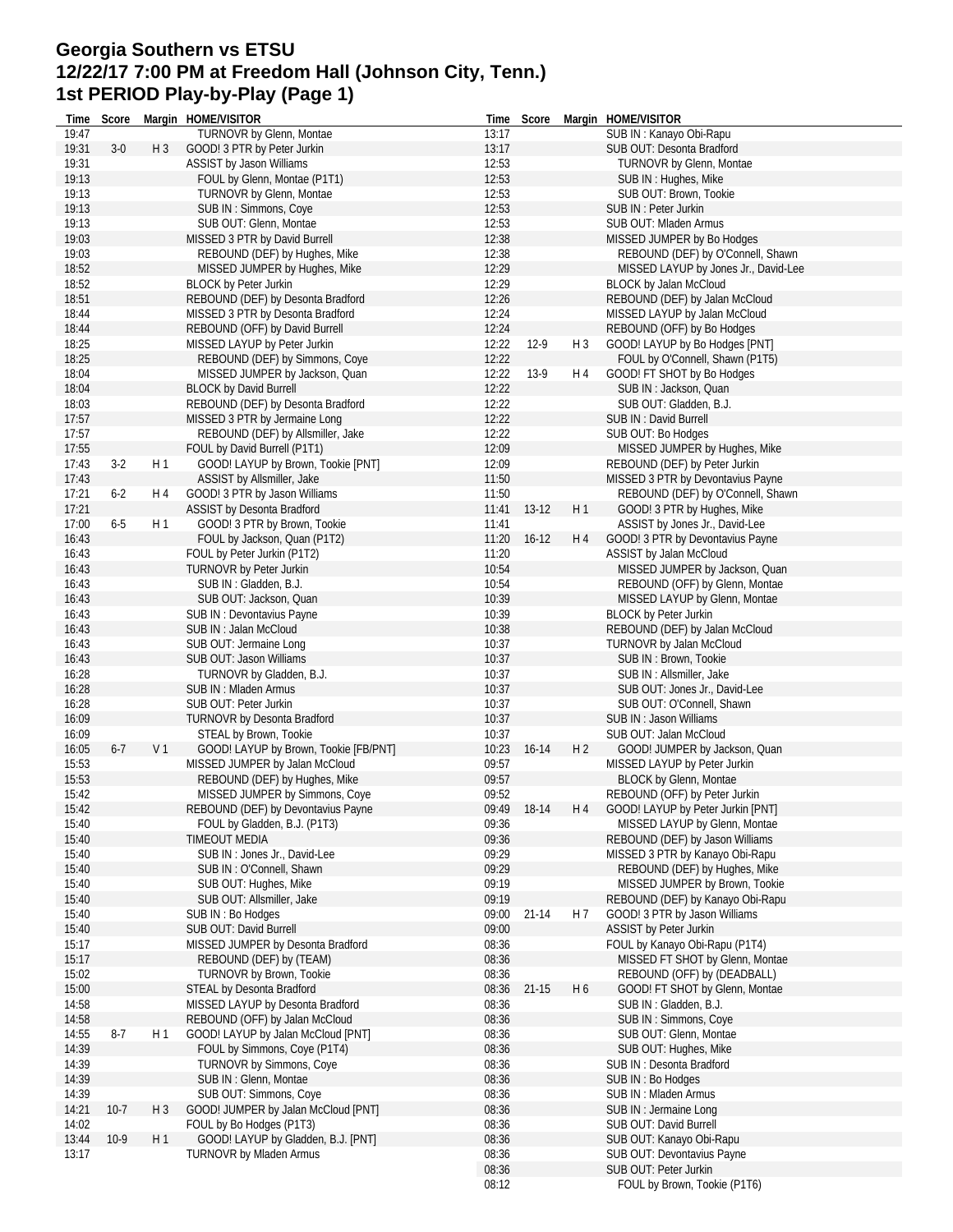### **Georgia Southern vs ETSU 12/22/17 7:00 PM at Freedom Hall (Johnson City, Tenn.) 1st PERIOD Play-by-Play (Page 2)**

| Time           | Score     |                | Margin HOME/VISITOR                                           | Time           | Score     |                      | Margin HOME/VISITOR |                        |                                                    |                                       |                      |       |
|----------------|-----------|----------------|---------------------------------------------------------------|----------------|-----------|----------------------|---------------------|------------------------|----------------------------------------------------|---------------------------------------|----------------------|-------|
| 07:55          | 24-15     | H 9            | GOOD! 3 PTR by Jason Williams                                 | 02:17          |           |                      |                     |                        | ASSIST by Jason Williams                           |                                       |                      |       |
| 07:40          |           |                | FOUL by Simmons, Coye (P2T7)                                  | 01:57          |           |                      |                     |                        |                                                    | MISSED JUMPER by Brown, Tookie        |                      |       |
| 07:40          |           |                | <b>TURNOVR by Simmons, Coye</b>                               | 01:57          |           |                      |                     |                        | REBOUND (DEF) by Bo Hodges                         |                                       |                      |       |
| 07:40          |           |                | <b>TIMEOUT MEDIA</b>                                          | 01:50          |           |                      |                     |                        | FOUL by Hughes, Mike (P1T9)                        |                                       |                      |       |
| 07:40          |           |                | SUB IN: Glenn, Montae                                         | 01:50          | $33 - 25$ | H <sub>8</sub><br>H9 |                     |                        | GOOD! FT SHOT by Peter Jurkin                      |                                       |                      |       |
| 07:40<br>07:40 |           |                | SUB IN: Hughes, Mike                                          | 01:50<br>01:50 | 34-25     |                      |                     |                        | GOOD! FT SHOT by Peter Jurkin                      |                                       |                      |       |
| 07:40          |           |                | SUB OUT: Simmons, Coye<br>SUB OUT: Jackson, Quan              | 01:50          |           |                      |                     |                        | SUB IN : Allsmiller, Jake<br>SUB OUT: Hughes, Mike |                                       |                      |       |
| 07:19          |           |                | MISSED JUMPER by Jermaine Long                                | 01:50          |           |                      |                     | SUB IN : Jermaine Long |                                                    |                                       |                      |       |
| 07:19          |           |                | REBOUND (DEF) by Gladden, B.J.                                | 01:50          |           |                      |                     |                        | SUB OUT: Devontavius Payne                         |                                       |                      |       |
| 07:04          |           |                | MISSED 3 PTR by Hughes, Mike                                  | 01:23          | 34-27     | H 7                  |                     |                        |                                                    | GOOD! JUMPER by Brown, Tookie         |                      |       |
| 07:04          |           |                | REBOUND (DEF) by Bo Hodges                                    | 01:20          |           |                      |                     | TIMEOUT 30sec          |                                                    |                                       |                      |       |
| 06:40          |           |                | MISSED 3 PTR by Desonta Bradford                              | 01:20          |           |                      |                     |                        | SUB IN: Hughes, Mike                               |                                       |                      |       |
| 06:40          |           |                | REBOUND (DEF) by Glenn, Montae                                | 01:20          |           |                      |                     |                        | SUB OUT: Jackson, Quan                             |                                       |                      |       |
| 06:30          | 24-17     | H <sub>7</sub> | GOOD! LAYUP by Gladden, B.J. [PNT]                            | 01:02          |           |                      |                     |                        | MISSED JUMPER by Jalan McCloud                     |                                       |                      |       |
| 06:11          |           |                | MISSED 3 PTR by Jermaine Long                                 | 01:02          |           |                      |                     |                        |                                                    | REBOUND (DEF) by Brown, Tookie        |                      |       |
| 06:11          |           |                | REBOUND (DEF) by Brown, Tookie                                | 00:47          |           |                      |                     |                        | FOUL by Peter Jurkin (P2T7)                        |                                       |                      |       |
| 06:02          |           |                | FOUL by Mladen Armus (P1T5)                                   | 00:47          | 34-28     | H 6                  |                     |                        |                                                    | GOOD! FT SHOT by Brown, Tookie        |                      |       |
| 06:02          | 24-18     | H <sub>6</sub> | GOOD! FT SHOT by Hughes, Mike                                 | 00:47          | 34-29     | H <sub>5</sub>       |                     |                        |                                                    | GOOD! FT SHOT by Brown, Tookie        |                      |       |
| 06:02          |           |                | SUB IN: O'Connell, Shawn                                      | 00:47          |           |                      |                     |                        | SUB IN: O'Connell, Shawn                           |                                       |                      |       |
| 06:02          |           |                | SUB IN: Jackson, Quan                                         | 00:47          |           |                      |                     |                        | SUB OUT: Simmons, Coye                             |                                       |                      |       |
| 06:02          |           |                | SUB OUT: Brown, Tookie                                        | 00:47          |           |                      |                     | SUB IN: Mladen Armus   |                                                    |                                       |                      |       |
| 06:02          |           |                | SUB OUT: Glenn, Montae                                        | 00:47          |           |                      |                     |                        | SUB IN: Desonta Bradford                           |                                       |                      |       |
| 06:01          |           |                | MISSED FT SHOT by Hughes, Mike                                | 00:47          |           |                      |                     |                        | SUB OUT: Jermaine Long                             |                                       |                      |       |
| 06:01          |           |                | REBOUND (DEF) by Desonta Bradford                             | 00:47          |           |                      |                     | SUB OUT: Peter Jurkin  |                                                    |                                       |                      |       |
| 05:53          | $26 - 18$ | H <sub>8</sub> | GOOD! LAYUP by Bo Hodges [PNT]                                | 00:28          | 36-29     | H 7                  |                     |                        |                                                    | GOOD! LAYUP by Jalan McCloud [PNT]    |                      |       |
| 05:47          |           |                | SUB IN: Devontavius Payne                                     | 00:08          |           |                      |                     |                        |                                                    | MISSED JUMPER by Brown, Tookie        |                      |       |
| 05:47          |           |                | SUB IN: Jalan McCloud                                         | 00:08          |           |                      |                     |                        |                                                    | REBOUND (OFF) by O'Connell, Shawn     |                      |       |
| 05:47          |           |                | SUB OUT: Jason Williams                                       | 00:04          | $36 - 31$ | H <sub>5</sub>       |                     |                        |                                                    | GOOD! LAYUP by O'Connell, Shawn [PNT] |                      |       |
| 05:47          |           |                | SUB OUT: Jermaine Long                                        |                |           |                      |                     |                        |                                                    |                                       |                      |       |
| 05:30<br>05:30 |           |                | MISSED LAYUP by Hughes, Mike<br><b>BLOCK by Mladen Armus</b>  |                |           | 1st period-only      |                     | In<br>Paint            | Off<br>T/O                                         | 2nd<br>Chance                         | Fast<br><b>Break</b> | Bench |
| 05:29          |           |                | REBOUND (DEF) by (TEAM)                                       |                |           | Georgia Southern     |                     | 12                     | 4                                                  | 2                                     | 2                    | 6     |
| 05:09          | 28-18     | H 10           | GOOD! JUMPER by Jalan McCloud                                 |                |           |                      | <b>ETSU</b>         | 16                     | $\overline{7}$                                     | $\overline{7}$                        | 0                    | 16    |
| 04:48          |           |                | MISSED LAYUP by Gladden, B.J.                                 |                |           |                      |                     |                        |                                                    |                                       |                      |       |
| 04:48          |           |                | REBOUND (DEF) by Mladen Armus                                 |                |           |                      |                     |                        |                                                    |                                       |                      |       |
| 04:42          |           |                | MISSED JUMPER by Bo Hodges                                    |                |           |                      |                     |                        |                                                    |                                       |                      |       |
| 04:42          |           |                | REBOUND (OFF) by (TEAM)                                       |                |           |                      |                     |                        |                                                    |                                       |                      |       |
| 04:40          |           |                | SUB IN: Brown, Tookie                                         |                |           |                      |                     |                        |                                                    |                                       |                      |       |
| 04:40          |           |                | SUB IN: Glenn, Montae                                         |                |           |                      |                     |                        |                                                    |                                       |                      |       |
| 04:40          |           |                | SUB OUT: O'Connell, Shawn                                     |                |           |                      |                     |                        |                                                    |                                       |                      |       |
| 04:40          |           |                | SUB OUT: Jackson, Quan                                        |                |           |                      |                     |                        |                                                    |                                       |                      |       |
| 04:40          |           |                | SUB IN: David Burrell                                         |                |           |                      |                     |                        |                                                    |                                       |                      |       |
| 04:40          |           |                | <b>SUB OUT: Bo Hodges</b>                                     |                |           |                      |                     |                        |                                                    |                                       |                      |       |
| 04:38          |           |                | FOUL by Glenn, Montae (P2T8)                                  |                |           |                      |                     |                        |                                                    |                                       |                      |       |
| 04:38          |           |                | MISSED FT SHOT by David Burrell                               |                |           |                      |                     |                        |                                                    |                                       |                      |       |
| 04:38          |           |                | REBOUND (OFF) by (DEADBALL)                                   |                |           |                      |                     |                        |                                                    |                                       |                      |       |
| 04:38          |           |                | MISSED FT SHOT by David Burrell                               |                |           |                      |                     |                        |                                                    |                                       |                      |       |
| 04:38          |           |                | REBOUND (DEF) by Simmons, Coye                                |                |           |                      |                     |                        |                                                    |                                       |                      |       |
| 04:38          |           |                | SUB IN: Simmons, Coye                                         |                |           |                      |                     |                        |                                                    |                                       |                      |       |
| 04:38          |           |                | SUB OUT: Glenn, Montae                                        |                |           |                      |                     |                        |                                                    |                                       |                      |       |
| 04:11<br>04:11 | 28-21     | H 7            | GOOD! 3 PTR by Hughes, Mike<br>ASSIST by Gladden, B.J.        |                |           |                      |                     |                        |                                                    |                                       |                      |       |
| 03:57          |           |                | TURNOVR by Mladen Armus                                       |                |           |                      |                     |                        |                                                    |                                       |                      |       |
| 03:57          |           |                | TIMEOUT MEDIA                                                 |                |           |                      |                     |                        |                                                    |                                       |                      |       |
| 03:57          |           |                | SUB IN: Bo Hodges                                             |                |           |                      |                     |                        |                                                    |                                       |                      |       |
| 03:57          |           |                | SUB IN: Peter Jurkin                                          |                |           |                      |                     |                        |                                                    |                                       |                      |       |
| 03:57          |           |                | SUB OUT: David Burrell                                        |                |           |                      |                     |                        |                                                    |                                       |                      |       |
| 03:57          |           |                | SUB OUT: Mladen Armus                                         |                |           |                      |                     |                        |                                                    |                                       |                      |       |
| 03:42          |           |                | MISSED JUMPER by Brown, Tookie                                |                |           |                      |                     |                        |                                                    |                                       |                      |       |
| 03:42          |           |                | REBOUND (DEF) by Devontavius Payne                            |                |           |                      |                     |                        |                                                    |                                       |                      |       |
| 03:19          | $30 - 21$ | H <sub>9</sub> | GOOD! JUMPER by Desonta Bradford [PNT]                        |                |           |                      |                     |                        |                                                    |                                       |                      |       |
| 03:04          | $30 - 23$ | H 7            | GOOD! JUMPER by Brown, Tookie [PNT]                           |                |           |                      |                     |                        |                                                    |                                       |                      |       |
| 02:42          |           |                | MISSED LAYUP by Bo Hodges                                     |                |           |                      |                     |                        |                                                    |                                       |                      |       |
| 02:42          |           |                | REBOUND (DEF) by Brown, Tookie                                |                |           |                      |                     |                        |                                                    |                                       |                      |       |
| 02:36          |           |                | FOUL by Desonta Bradford (P1T6)                               |                |           |                      |                     |                        |                                                    |                                       |                      |       |
| 02:36          | 30-24     | H <sub>6</sub> | GOOD! FT SHOT by Brown, Tookie                                |                |           |                      |                     |                        |                                                    |                                       |                      |       |
| 02:36          | $30 - 25$ | H <sub>5</sub> | GOOD! FT SHOT by Brown, Tookie                                |                |           |                      |                     |                        |                                                    |                                       |                      |       |
| 02:36          |           |                | SUB IN: Jackson, Quan                                         |                |           |                      |                     |                        |                                                    |                                       |                      |       |
| 02:36          |           |                | SUB OUT: Allsmiller, Jake                                     |                |           |                      |                     |                        |                                                    |                                       |                      |       |
|                |           |                |                                                               |                |           |                      |                     |                        |                                                    |                                       |                      |       |
| 02:36          |           |                | SUB IN: Jason Williams                                        |                |           |                      |                     |                        |                                                    |                                       |                      |       |
| 02:36<br>02:17 | $32 - 25$ | H 7            | SUB OUT: Desonta Bradford<br>GOOD! DUNK by Peter Jurkin [PNT] |                |           |                      |                     |                        |                                                    |                                       |                      |       |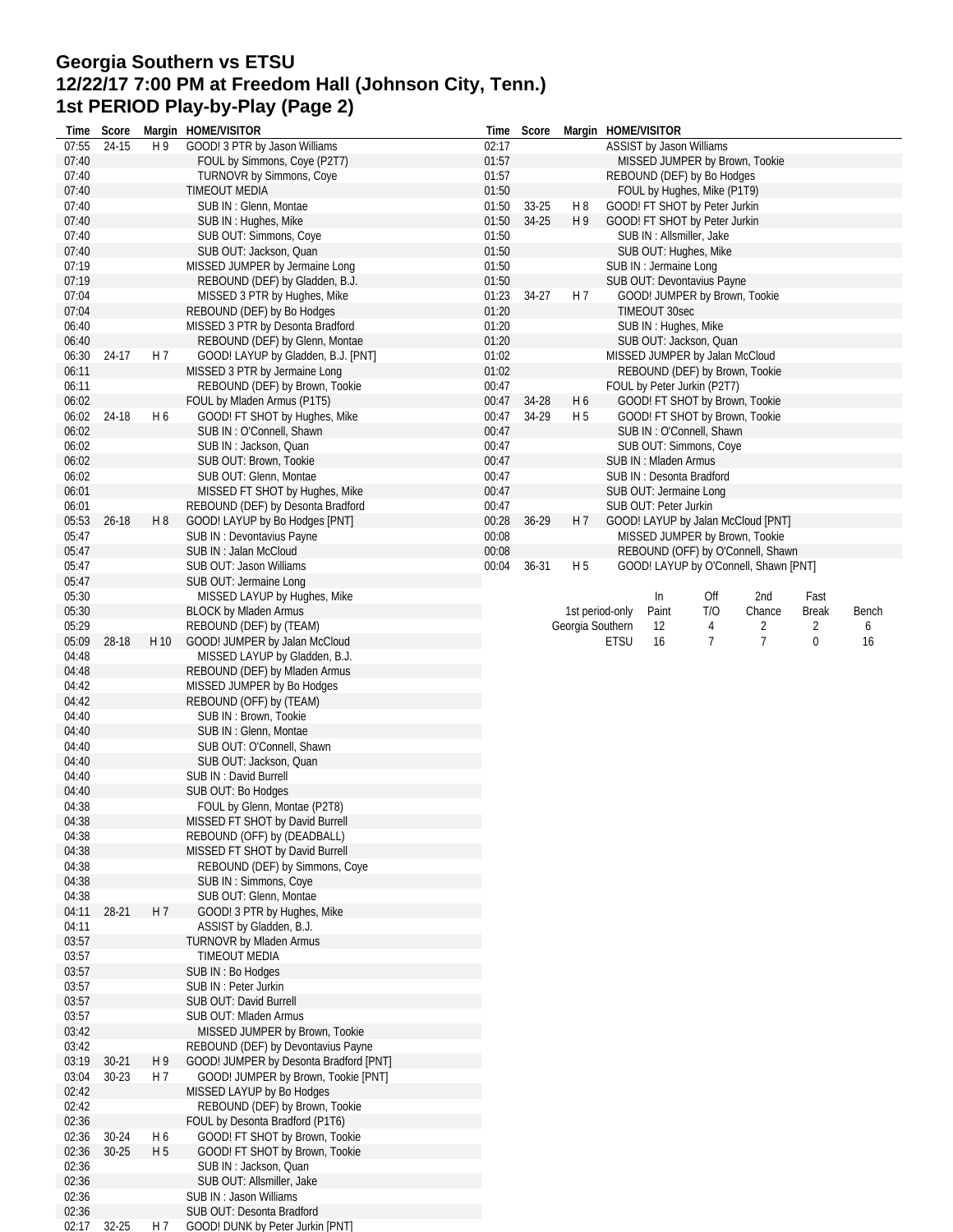# **Georgia Southern vs ETSU 12/22/17 7:00 PM at Freedom Hall (Johnson City, Tenn.) 2nd PERIOD Play-by-Play (Page 1)**

| Time           | Score |                | Margin HOME/VISITOR                                              |                | Time Score |      | Margin HOME/VISITOR                                          |
|----------------|-------|----------------|------------------------------------------------------------------|----------------|------------|------|--------------------------------------------------------------|
| 19:40          | 38-31 | H 7            | GOOD! LAYUP by David Burrell [PNT]                               | 14:47          |            |      | ASSIST by Jalan McCloud                                      |
| 19:21          | 38-33 | H <sub>5</sub> | GOOD! LAYUP by Glenn, Montae [PNT]                               | 14:24          |            |      | FOUL by Jalan McCloud (P1T6)                                 |
| 19:06          | 40-33 | H 7            | GOOD! LAYUP by Peter Jurkin [PNT]                                | 14:24          |            |      | SUB IN: O'Connell, Shawn                                     |
| 19:06          |       |                | ASSIST by Jermaine Long                                          | 14:24          |            |      | SUB IN: Jackson, Quan                                        |
| 18:52          |       |                | MISSED LAYUP by Jackson, Quan                                    | 14:24          |            |      | SUB OUT: Hughes, Mike                                        |
| 18:52          |       |                | REBOUND (OFF) by Jackson, Quan                                   | 14:24          |            |      | SUB OUT: Allsmiller, Jake                                    |
| 18:50          |       |                | MISSED LAYUP by Jackson, Quan                                    | 14:24          |            |      | SUB IN: Jason Williams                                       |
| 18:50          |       |                | REBOUND (DEF) by Jermaine Long                                   | 14:24          |            |      | SUB OUT: Desonta Bradford                                    |
| 18:48          |       |                | FOUL by Glenn, Montae (P3T1)                                     | 14:14          |            |      | TURNOVR by Brown, Tookie                                     |
| 18:48          |       |                | SUB IN : Jones Jr., David-Lee                                    | 14:04          |            |      | FOUL by O'Connell, Shawn (P2T5)                              |
| 18:48          |       |                | SUB OUT: Brown, Tookie                                           | 14:04          | 56-33      | H 23 | GOOD! FT SHOT by Jalan McCloud                               |
| 18:48          |       |                | SUB IN : Mladen Armus                                            | 14:04          | 57-33      | H 24 | GOOD! FT SHOT by Jalan McCloud                               |
| 18:48          |       |                | SUB OUT: Peter Jurkin                                            | 13:50          |            |      | MISSED 3 PTR by Jackson, Quan                                |
| 18:34          |       |                | MISSED 3 PTR by Jason Williams                                   | 13:50          |            |      | REBOUND (DEF) by Devontavius Payne                           |
| 18:34          |       |                | BLOCK by Jackson, Quan                                           | 13:35          |            |      | TURNOVR by Jalan McCloud                                     |
| 18:33          |       |                | REBOUND (OFF) by (TEAM)                                          | 13:35          |            |      | SUB IN: Desonta Bradford                                     |
| 18:33          | 43-33 | H 10           | GOOD! 3 PTR by Desonta Bradford                                  | 13:35          |            |      | SUB IN : James Harrison                                      |
| 18:33          |       |                | ASSIST by Jason Williams                                         | 13:35          |            |      | SUB IN: David Burrell                                        |
| 18:15          |       |                | FOUL by Desonta Bradford (P2T1)                                  | 13:35          |            |      | SUB OUT: Jalan McCloud                                       |
| 18:15          |       |                | SUB IN: Simmons, Coye                                            | 13:35          |            |      | SUB OUT: Mladen Armus                                        |
| 18:15          |       |                | SUB OUT: Glenn, Montae                                           | 13:35          |            |      | SUB OUT: Bo Hodges                                           |
| 18:01          |       |                | TURNOVR by Hughes, Mike                                          | 13:10          |            |      | FOUL by James Harrison (P1T7)                                |
| 18:00          |       |                | STEAL by Jason Williams                                          | 13:10          |            |      | MISSED FT SHOT by Gladden, B.J.                              |
| 17:57          | 45-33 | H 12           | GOOD! DUNK by David Burrell [FB/PNT]                             | 13:10          |            |      | REBOUND (OFF) by (DEADBALL)                                  |
| 17:57          |       |                | ASSIST by Jason Williams                                         | 13:10          | 57-34      | H 23 | GOOD! FT SHOT by Gladden, B.J.                               |
| 17:40          |       |                | TURNOVR by Jones Jr., David-Lee                                  | 13:10          |            |      | SUB IN: Simmons, Coye                                        |
| 17:38          |       |                | STEAL by Jermaine Long                                           | 13:10          |            |      | SUB OUT: Glenn, Montae                                       |
| 17:34          |       |                | FOUL by Jones Jr., David-Lee (P1T2)                              | 12:49          |            |      | MISSED 3 PTR by Devontavius Payne                            |
| 17:34          |       |                | SUB IN: Brown, Tookie                                            | 12:49          |            |      | REBOUND (DEF) by O'Connell, Shawn                            |
| 17:34          |       |                | SUB OUT: Jones Jr., David-Lee                                    | 12:35          | 57-36      | H 21 | GOOD! LAYUP by Brown, Tookie [PNT]                           |
| 17:26<br>17:03 | 47-33 | H 14           | GOOD! LAYUP by Desonta Bradford [PNT]                            | 12:19<br>12:07 |            |      | <b>TURNOVR by David Burrell</b>                              |
| 17:03          |       |                | FOUL by Jason Williams (P1T2)<br>MISSED FT SHOT by Brown, Tookie | 12:07          |            |      | FOUL by Simmons, Coye (P3T6)                                 |
| 17:03          |       |                |                                                                  |                | 60-36      | H 24 | TURNOVR by Simmons, Coye                                     |
| 17:03          |       |                | REBOUND (OFF) by (DEADBALL)<br>MISSED FT SHOT by Brown, Tookie   | 11:51<br>11:51 |            |      | GOOD! 3 PTR by Devontavius Payne<br>ASSIST by Jason Williams |
| 17:03          |       |                | REBOUND (DEF) by Mladen Armus                                    | 11:35          | 60-38      | H 22 | GOOD! JUMPER by Brown, Tookie [PNT]                          |
| 17:03          |       |                | SUB IN: Gladden, B.J.                                            |                |            |      |                                                              |
| 17:03          |       |                |                                                                  | 11:16<br>11:16 |            |      | FOUL by O'Connell, Shawn (P3T7)<br>TIMEOUT MEDIA             |
| 17:03          |       |                | SUB OUT: Jackson, Quan<br>SUB IN: Jalan McCloud                  | 11:16          | 61-38      | H 23 | GOOD! FT SHOT by Devontavius Payne                           |
| 17:03          |       |                | SUB IN: Bo Hodges                                                | 11:16          | 62-38      | H 24 | GOOD! FT SHOT by Devontavius Payne                           |
| 17:03          |       |                | SUB OUT: Jason Williams                                          | 11:16          |            |      | SUB IN: Peter Jurkin                                         |
| 17:03          |       |                | SUB OUT: David Burrell                                           | 11:16          |            |      | SUB OUT: James Harrison                                      |
| 16:56          | 49-33 |                | H 16 GOOD! LAYUP by Desonta Bradford [FB/PNT]                    | 11:00          |            |      | FOUL by Peter Jurkin (P4T8)                                  |
| 16:55          |       |                | TIMEOUT 30sec                                                    | 11:00          | 62-39      | H 23 | GOOD! FT SHOT by Jackson, Quan                               |
| 16:55          |       |                | <b>TIMEOUT MEDIA</b>                                             | 11:00          | 62-40      | H 22 | GOOD! FT SHOT by Jackson, Quan                               |
| 16:55          |       |                | SUB IN: Glenn, Montae                                            | 11:00          |            |      | SUB IN: Mladen Armus                                         |
| 16:55          |       |                | SUB OUT: Simmons, Coye                                           | 11:00          |            |      | SUB IN: Jalan McCloud                                        |
| 16:33          |       |                | MISSED LAYUP by Gladden, B.J.                                    | 11:00          |            |      | SUB OUT: Peter Jurkin                                        |
| 16:33          |       |                | REBOUND (DEF) by Mladen Armus                                    | 11:00          |            |      | SUB OUT: Devontavius Payne                                   |
| 16:12          |       |                | <b>TURNOVR by Mladen Armus</b>                                   | 10:35          |            |      | MISSED LAYUP by Jalan McCloud                                |
| 16:12          |       |                | SUB IN: Peter Jurkin                                             | 10:35          |            |      | REBOUND (DEF) by Gladden, B.J.                               |
| 16:12          |       |                | SUB OUT: Mladen Armus                                            | 10:29          | $62 - 42$  | H 20 | GOOD! DUNK by O'Connell, Shawn [FB/PNT]                      |
| 16:01          |       |                | FOUL by Jermaine Long (P1T3)                                     | 10:29          |            |      | ASSIST by Gladden, B.J.                                      |
| 15:49          |       |                | MISSED LAYUP by Gladden, B.J.                                    | 10:11          |            |      | TIMEOUT 30sec                                                |
| 15:49          |       |                | REBOUND (DEF) by Jalan McCloud                                   | 10:11          |            |      | SUB IN : Jermaine Long                                       |
| 15:41          | 51-33 | H 18           | GOOD! LAYUP by Jalan McCloud [FB/PNT]                            | 10:11          |            |      | SUB IN : Bo Hodges                                           |
| 15:41          |       |                | FOUL by Allsmiller, Jake (P1T3)                                  | 10:11          |            |      | SUB OUT: Jason Williams                                      |
| 15:41          |       |                | <b>TIMEOUT MEDIA</b>                                             | 10:11          |            |      | SUB OUT: David Burrell                                       |
| 15:41          | 52-33 | H 19           | GOOD! FT SHOT by Jalan McCloud                                   | 10:02          | 64-42      | H 22 | GOOD! LAYUP by Mladen Armus [PNT]                            |
| 15:41          |       |                | SUB IN: Devontavius Payne                                        | 10:02          |            |      | ASSIST by Jermaine Long                                      |
| 15:41          |       |                | SUB OUT: Jermaine Long                                           | 09:50          | 64-44      | H 20 | GOOD! JUMPER by Brown, Tookie [PNT]                          |
| 15:18          |       |                | FOUL by Peter Jurkin (P3T4)                                      | 09:30          |            |      | TURNOVR by Jermaine Long                                     |
| 15:18          |       |                | SUB IN: Mladen Armus                                             | 09:18          |            |      | MISSED LAYUP by Brown, Tookie                                |
| 15:18          |       |                | SUB OUT: Peter Jurkin                                            | 09:18          |            |      | REBOUND (OFF) by O'Connell, Shawn                            |
| 15:09          |       |                | FOUL by Mladen Armus (P2T5)                                      | 09:16          | 64-46      | H 18 | GOOD! LAYUP by O'Connell, Shawn [PNT]                        |
| 15:04          |       |                | MISSED JUMPER by Hughes, Mike                                    | 09:03          |            |      | FOUL by Simmons, Coye (P4T8)                                 |
| 15:04          |       |                | REBOUND (DEF) by Mladen Armus                                    | 09:03          |            |      | MISSED FT SHOT by Mladen Armus                               |
| 15:01          |       |                | FOUL by Hughes, Mike (P2T4)                                      | 09:03          |            |      | REBOUND (DEF) by O'Connell, Shawn                            |
| 14:47          | 55-33 | H 22           | GOOD! 3 PTR by Devontavius Payne                                 | 09:03          |            |      | SUB IN: Glenn, Montae                                        |
|                |       |                |                                                                  | 09:03          |            |      | SUB OUT: Simmons, Coye                                       |
|                |       |                |                                                                  | 08:54          |            |      | SUB IN: Hughes, Mike                                         |
|                |       |                |                                                                  | 08:54          |            |      | SUB IN : Allsmiller, Jake                                    |
|                |       |                |                                                                  | 08:54          |            |      | SUB OUT: Gladden, B.J.                                       |